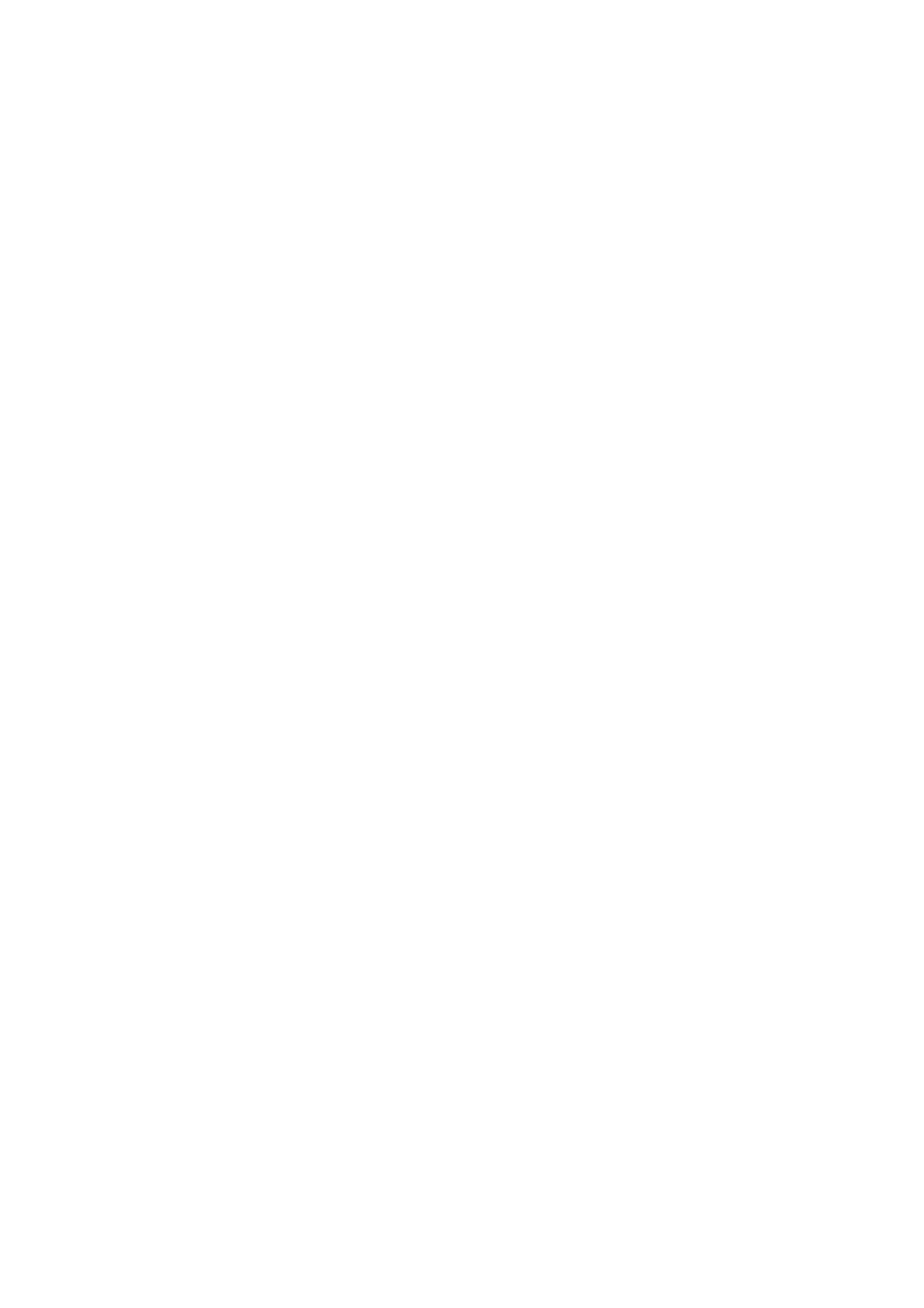

# **Road Transport Legislation Amendment Regulations 2004 (No 1)**

**Subordinate Law SL2004-47** 

made under the

**Road Transport (Driver Licensing) Act 1999, the Road Transport (General) Act 1999, the Road Transport (Public Passenger Services) Act 2001, the Road Transport (Safety and Traffic Management) Act 1999 and the Road Transport (Vehicle Registration) Act 1999** 

### **Contents**

| Part 1 | <b>Preliminary</b>  |  |
|--------|---------------------|--|
|        | Name of regulations |  |
|        | Commencement        |  |

Page

2004 100S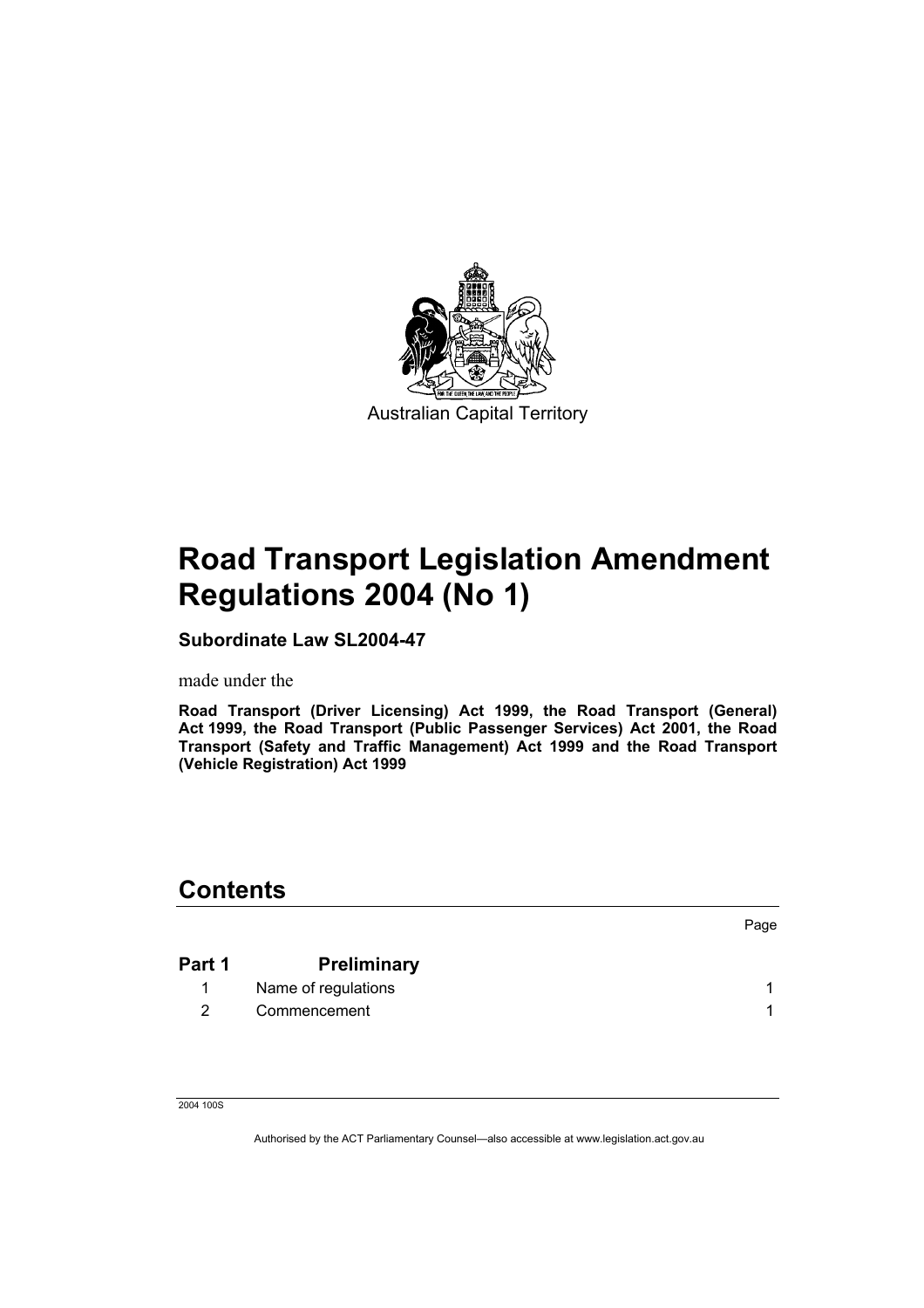### **Contents**

| Part 2     | <b>Road Transport (Driver Licensing) Regulations</b><br>2000                 | Page                    |
|------------|------------------------------------------------------------------------------|-------------------------|
| 3          | Legislation amended-pt 2                                                     | $\overline{c}$          |
| 4          | Regulations 3 and 4                                                          | $\overline{c}$          |
| 5          | Regulation 5 (2)                                                             | 3                       |
| 6          | Regulation 22 (2) (a)                                                        | 3                       |
| 7          | Regulation 62 (3) (e)                                                        | $\overline{\mathbf{4}}$ |
| 8          | Regulation 67 (1)                                                            | 4                       |
| 9          | Regulation 114 (1)                                                           | 4                       |
| 10         | Regulation 114 (1) (c) and (d)                                               | 4                       |
| 11         | Regulation 114 (2)                                                           | 5                       |
| 12         | New regulation 114A                                                          | 5                       |
| 13         | Dictionary heading                                                           | 6                       |
| 14         | Dictionary, definition of address for service                                | 6                       |
| 15         | Dictionary, definition of driver assessment and instruction                  | 6                       |
| 16         | Dictionary, definition of eligibility requirements                           | 6                       |
| 17         | Dictionary, new definition of full                                           | $\overline{7}$          |
| 18         | Dictionary, new definition of learner                                        | $\overline{7}$          |
| 19         | Dictionary, definition of provisional                                        | $\overline{7}$          |
| 20         | Dictionary, definition of provisional licence requirement                    | 8                       |
| Part 3     | <b>Road Transport (Offences) Regulations 2001</b>                            |                         |
| 21         | Legislation amended-pt 3                                                     | 9                       |
| 22         | Regulation 8 (1) (a)                                                         | 9                       |
| 23         | Schedule 1, part 1.6, item 40                                                | 10 <sup>1</sup>         |
| Part 4     | <b>Road Transport (Public Passenger Services)</b><br><b>Regulations 2002</b> |                         |
| 24         | Legislation amended-pt 4                                                     | 11                      |
| 25         | Regulation 13                                                                | 11                      |
| 26         | Regulation 14 (1), example 2                                                 | 13                      |
| 27         | Schedule 1 heading                                                           | 13                      |
| 28         | Schedule 1, part 1.1, paragraphs (d) and (e)                                 | 13                      |
| 29         | Schedule 1, part 1.1, paragraph (f) (ix) to (xi)                             | 14                      |
| contents 2 | Road Transport Legislation Amendment Regulations 2004                        | SL2004-47               |

(No 1)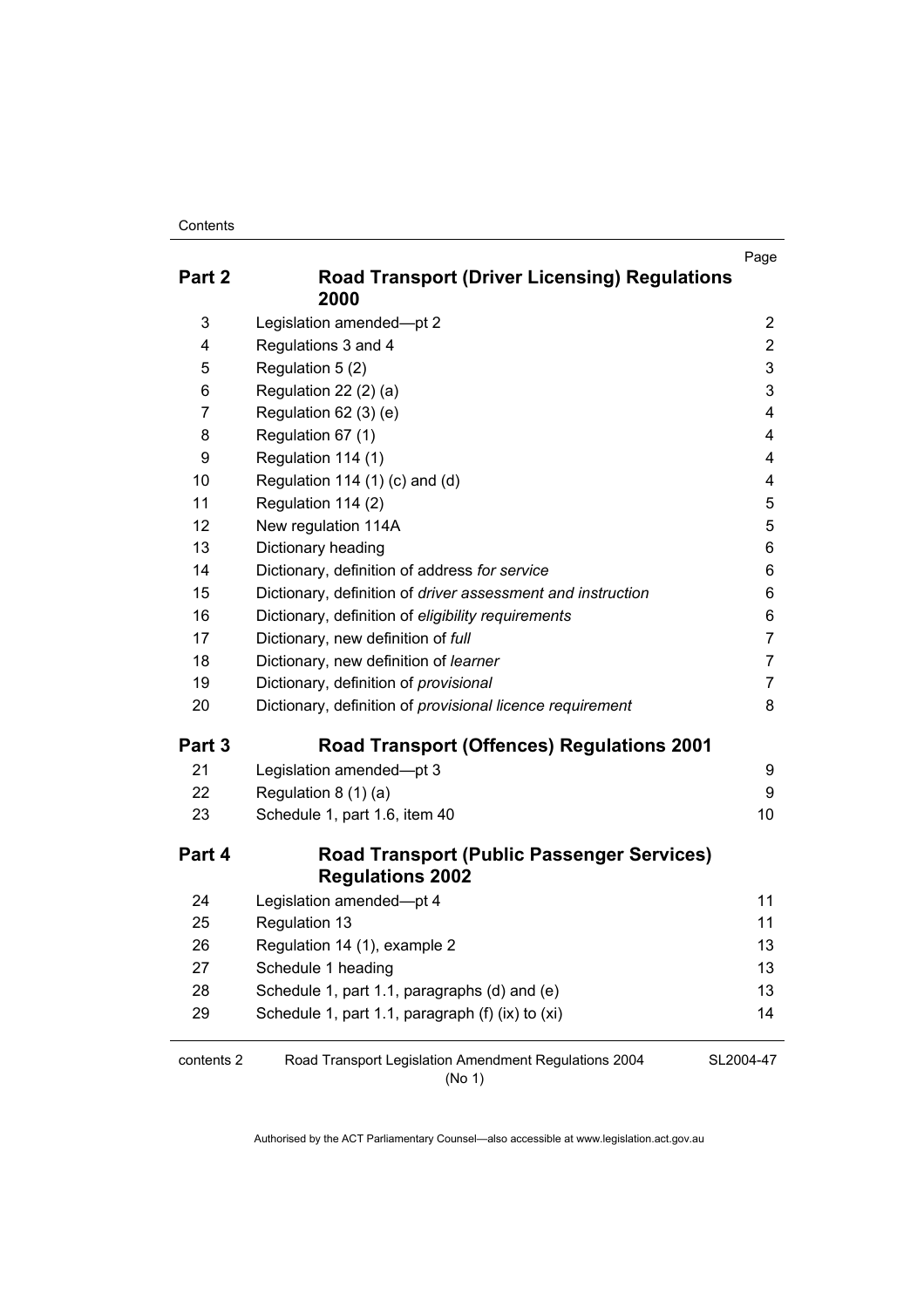### **Contents**

|        |                                                                                 | Page |
|--------|---------------------------------------------------------------------------------|------|
| 30     | Schedule 1, part 1.2, paragraph (b) (iv)                                        | 14   |
| 31     | Schedule 1, part 1.2, paragraph (b) (viii)                                      | 14   |
| 32     | Schedule 1, part 1.3, paragraph (b)                                             | 14   |
| 33     | Schedule 1, part 1.3, paragraphs (d) and (e)                                    | 14   |
| 34     | Schedule 1, part 1.3, paragraph (f) (iii)                                       | 15   |
| 35     | Schedule 1, part 1.3, paragraph (f) (vi)                                        | 15   |
| 36     | Schedule 1, part 1.3, paragraph (f) (viii)                                      | 15   |
| 37     | Schedule 1, part 1.3                                                            | 15   |
| 38     | Dictionary, definition of accepted service standard                             | 15   |
| Part 5 | <b>Road Transport (Safety and Traffic</b>                                       |      |
|        | <b>Management) Regulations 2000</b>                                             |      |
| 39     | Legislation amended-pt 5                                                        | 16   |
| 40     | Regulation 102, definition of laser speed measuring device                      | 16   |
| 41     | Regulation 102, definition of radar speed measuring device                      | 16   |
| 42     | Regulation 102, definition of <i>testing authority</i> , paragraphs (b) and (c) | 17   |
| 43     | Regulation 102, new definition of WORM disk                                     | 17   |
| 44     | Regulation 104                                                                  | 17   |
| 45     | Regulation 107A                                                                 | 20   |
| 46     | Dictionary, definition of WORM disk                                             | 20   |
| Part 6 | <b>Road Transport (Vehicle Registration)</b>                                    |      |
|        | <b>Regulations 2000</b>                                                         |      |
| 47     | Legislation amended-pt 6                                                        | 21   |
| 48     | Regulation 32B (2) (a)                                                          | 21   |
| 49     | Regulation 159 (2) (k)                                                          | 21   |

### SL2004-47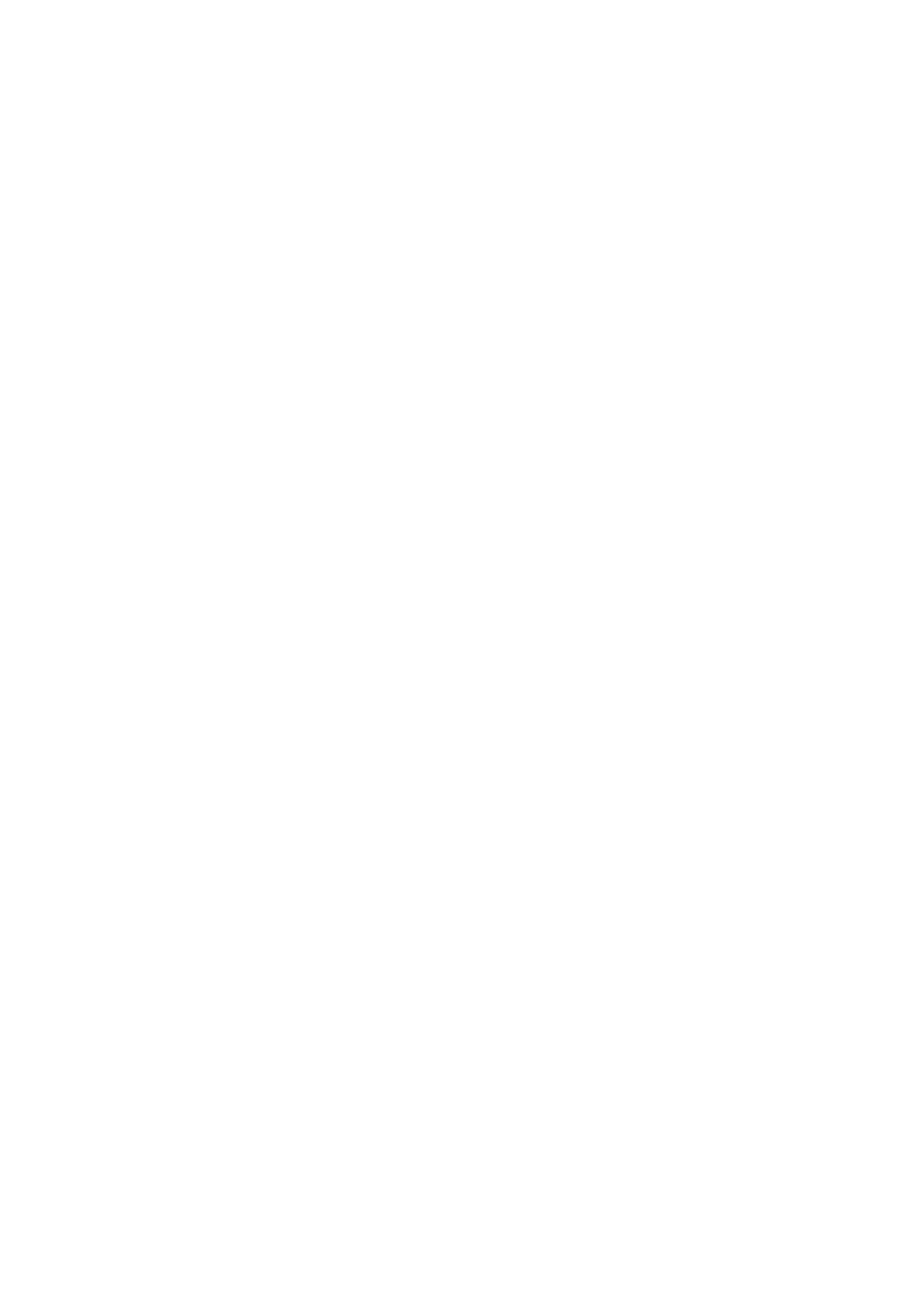### **Part 1** Preliminary

### **1 Name of regulations**  These regulations are the *Road Transport Legislation Amendment*

*Regulations 2004 (No 1)*.

### **2 Commencement**

These regulations commence on the day after their notification day.

*Note* The naming and commencement provisions automatically commence on the notification day (see Legislation Act, s 75 (1)).

SL2004-47

Road Transport Legislation Amendment Regulations 2004 (No 1)

page 1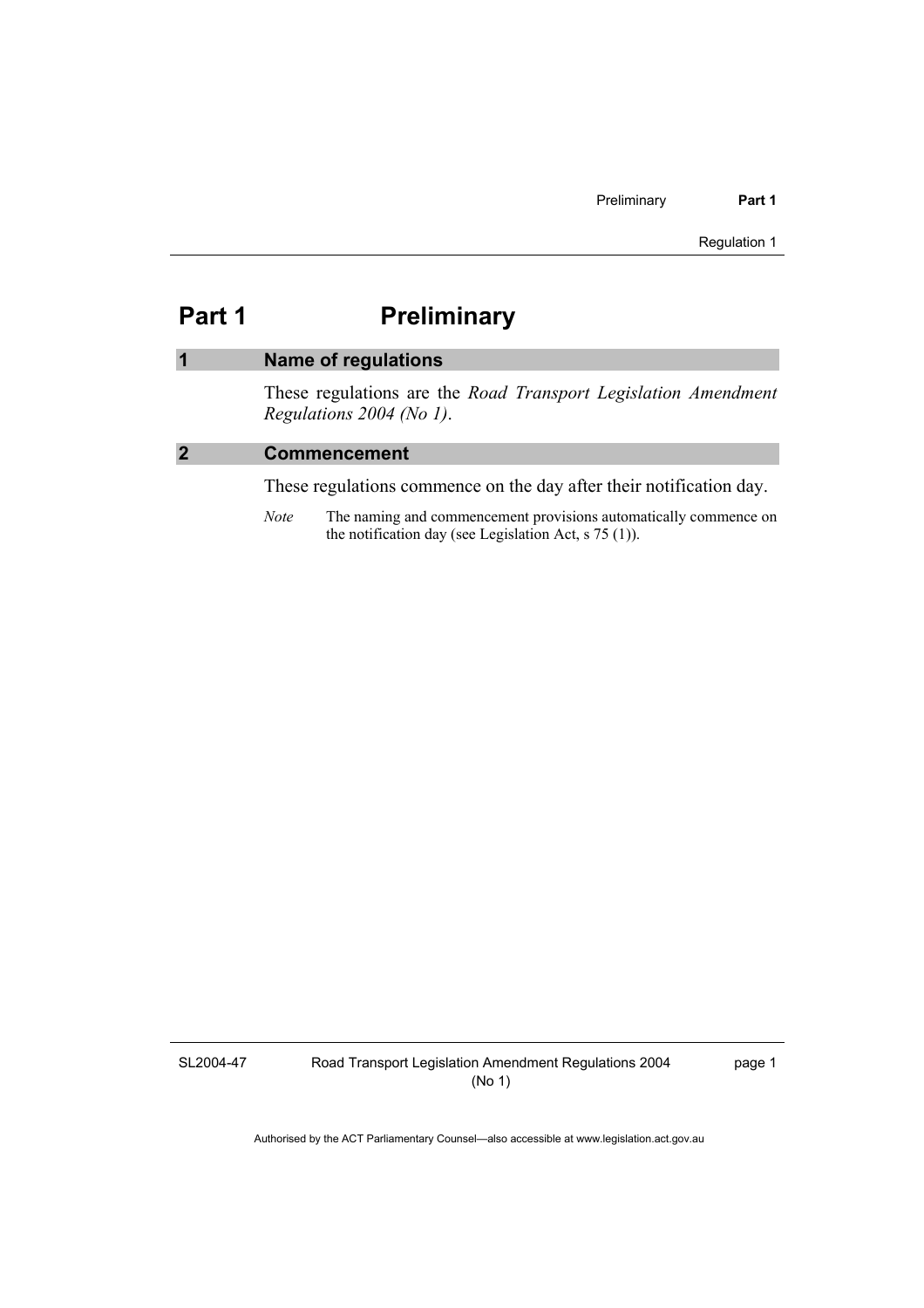### **Part 2 Road Transport (Driver Licensing) Regulations 2000**

### **3 Legislation amended—pt 2**

This part amends the *Road Transport (Driver Licensing) Regulations 2000*.

### **4 Regulations 3 and 4**

*substitute* 

### **2 Dictionary**

The dictionary at the end of these regulations is part of these regulations.

*Note 1* The dictionary at the end of these regulations defines certain terms used in these regulations, and includes references (*signpost definitions*) to other terms defined elsewhere.

> For example, the signpost definition '*road transport legislation*—see the *Road Transport (General) Act 1999*, section 6.' means that the term 'road transport legislation' is defined in that section and the definition applies to these regulations.

*Note 2* A definition in the dictionary (including a signpost definition) applies to the entire regulations unless the definition, or another provision of the regulations, provides otherwise or the contrary intention otherwise appears (see Legislation Act, s 155 and s 156 (1)).

### **3 Notes**

A note in these regulations is explanatory and is not part of the regulations.

*Note* See Legislation Act, s 127 (1), (4) and (5) for the legal status of notes.

SL2004-47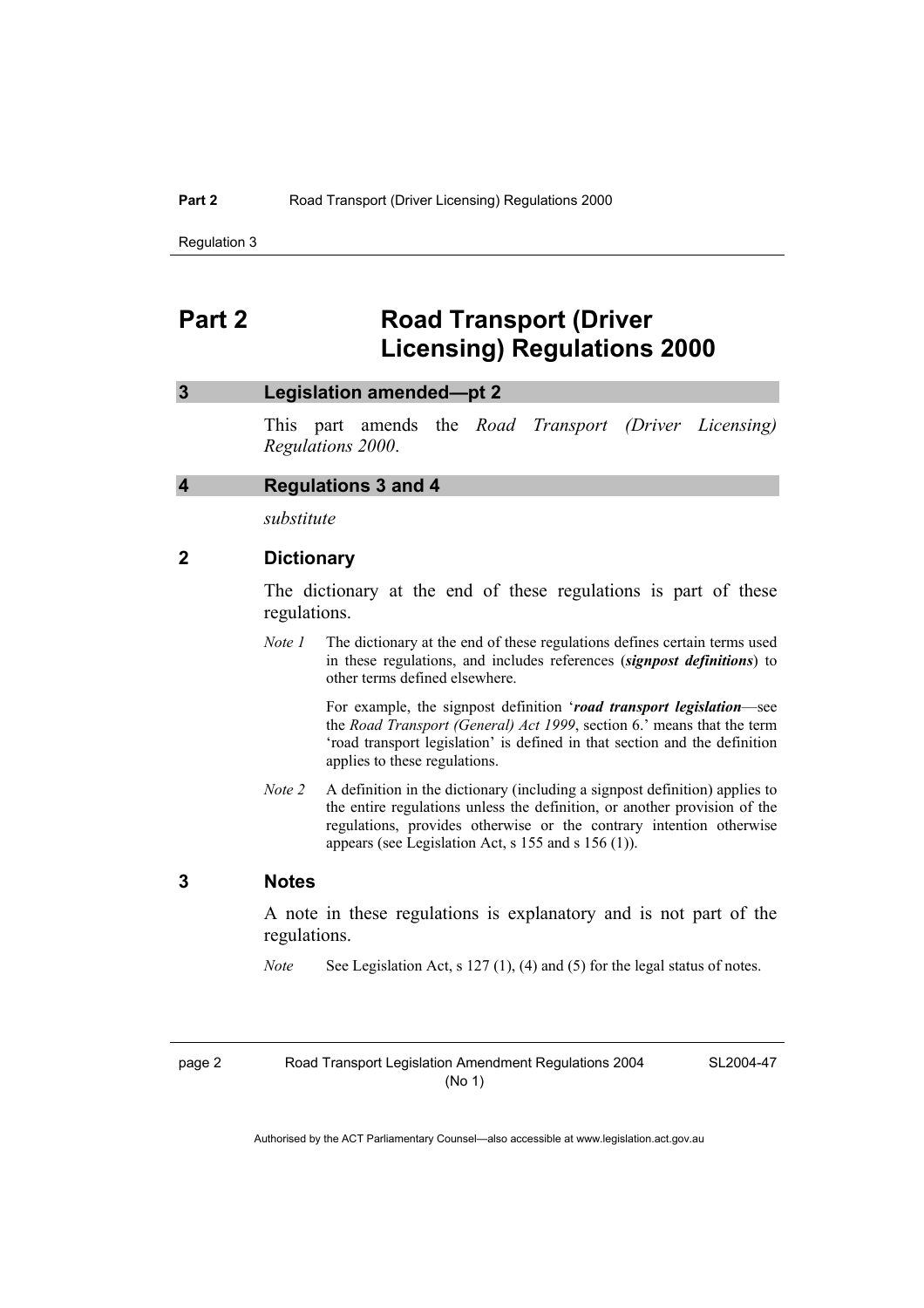### **4 Offences against regulations—application of Criminal Code etc**

Other legislation applies in relation to offences against these regulations.

*Note 1 Criminal Code*

The Criminal Code, ch 2 applies to the following offence against these regulations (see Code, pt 2.1):

• reg 114A (Restrictions on dual accelerator vehicles).

The chapter sets out the general principles of criminal responsibility (including burdens of proof and general defences), and defines terms used for offences to which the Code applies (eg *conduct*, *intention*, *recklessness* and *strict liability*).

*Note 2 Penalty units* 

The Legislation Act, s 133 deals with the meaning of offence penalties that are expressed in penalty units.

| 5 | <b>Regulation 5 (2)</b>                         |
|---|-------------------------------------------------|
|   | omit                                            |
|   | A full licence is                               |
|   | substitute                                      |
|   | For these regulations, a <i>full licence</i> is |
| 6 | Regulation 22 (2) (a)                           |
|   | omit                                            |
|   | full driver licence                             |
|   | substitute                                      |
|   | full licence                                    |
|   |                                                 |

SL2004-47

Road Transport Legislation Amendment Regulations 2004 (No 1)

page 3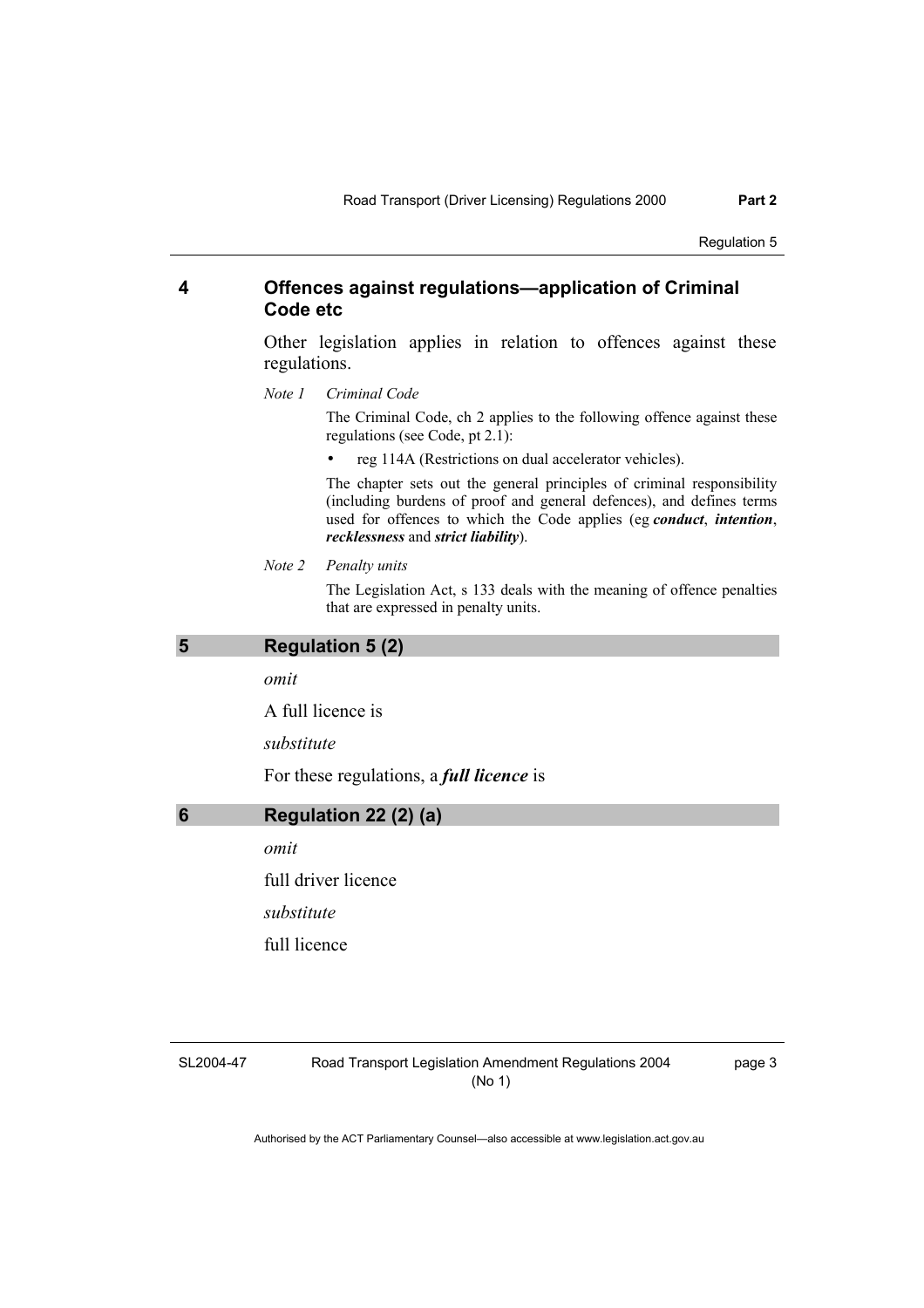### Part 2 **Road Transport (Driver Licensing) Regulations 2000**

Regulation 7

| 7  | Regulation 62 (3) (e)                                                                                                                                                                          |
|----|------------------------------------------------------------------------------------------------------------------------------------------------------------------------------------------------|
|    | omit                                                                                                                                                                                           |
|    | within the last year                                                                                                                                                                           |
|    | substitute                                                                                                                                                                                     |
|    | within the 1-year period before the day the application is made                                                                                                                                |
| 8  | <b>Regulation 67 (1)</b>                                                                                                                                                                       |
|    | omit                                                                                                                                                                                           |
|    | is satisfied that                                                                                                                                                                              |
|    | substitute                                                                                                                                                                                     |
|    | is satisfied that,                                                                                                                                                                             |
| 9  | <b>Regulation 114 (1)</b>                                                                                                                                                                      |
|    | omit                                                                                                                                                                                           |
|    | driving instruction                                                                                                                                                                            |
|    | substitute                                                                                                                                                                                     |
|    | driver instruction                                                                                                                                                                             |
| 10 | Regulation 114 (1) (c) and (d)                                                                                                                                                                 |
|    | substitute                                                                                                                                                                                     |
|    | does not have controls (in addition to those for use by the<br>(c)<br>driver) by which the instructor can operate the brake pedal and,<br>for a manual transmission vehicle, the clutch pedal. |

SL2004-47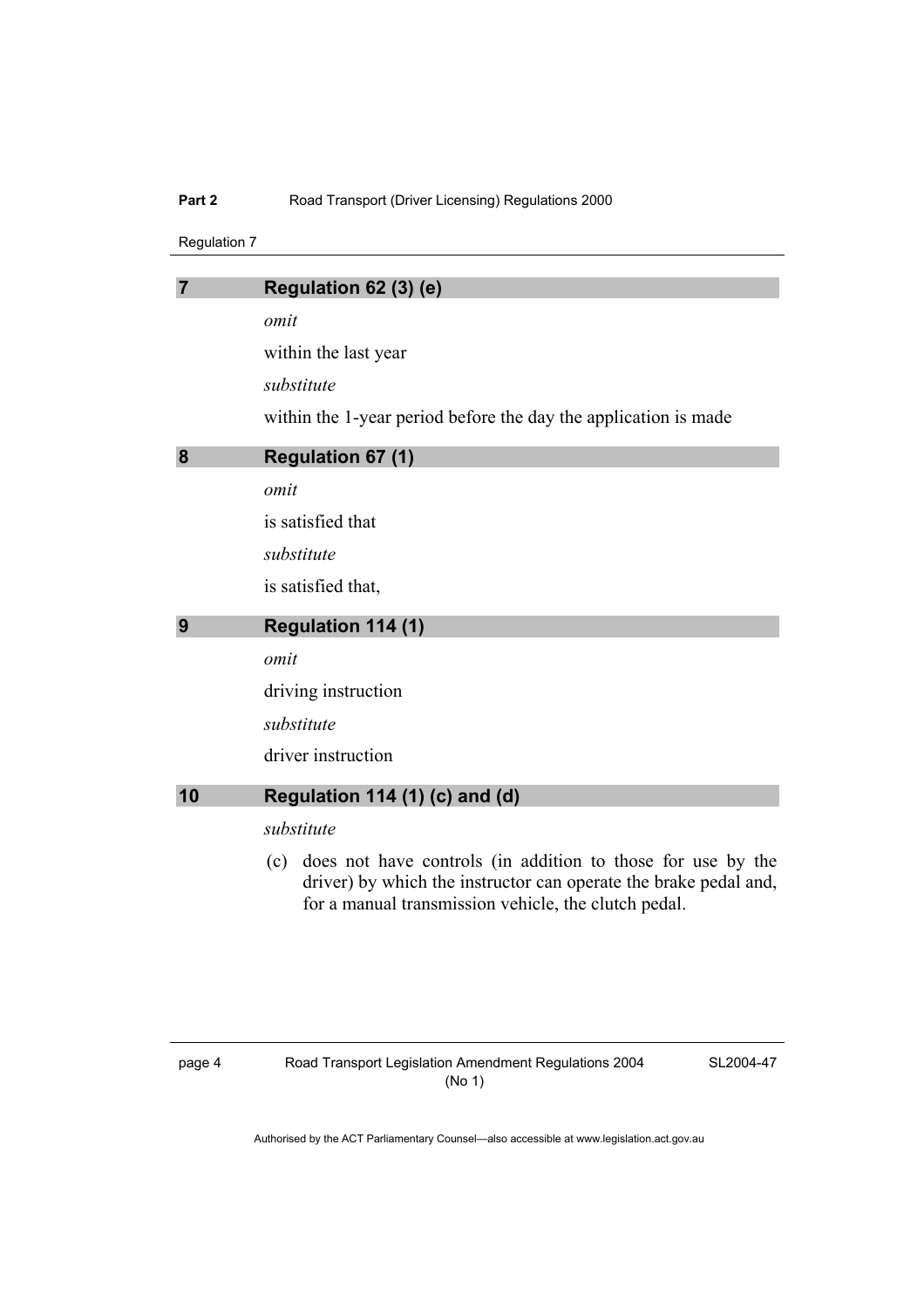### **11 Regulation 114 (2)**

*substitute* 

 (2) Subregulation (1) (c) does not apply to the driving instructor if the motor vehicle is provided by the person being instructed or assessed.

| 12 | New regulation 114A |  |
|----|---------------------|--|
|----|---------------------|--|

*insert* 

### **114A Restrictions on dual accelerator vehicles**

 (1) A person commits an offence if the person drives a vehicle that has a foot-operated accelerator on the passenger side.

Maximum penalty: 20 penalty units.

- (2) Subregulation (1) does not apply if—
	- (a) the person is receiving driver instruction or driver assessment from a driving instructor; or
	- (b) the accelerator is made inoperable by mechanical or other means; or
	- (c) the vehicle is fitted with full dual control including a dual steering wheel.

### **Examples of vehicles fitted with full dual control**

- 1 dual-control garbage truck
- 2 dual-control street sweeper
- *Note* An example is part of the regulations, is not exhaustive and may extend, but does not limit, the meaning of the provision in which it appears (see Legislation Act, s 126 and s 132).
- (3) An offence against this regulation is a strict liability offence.

SL2004-47

page 5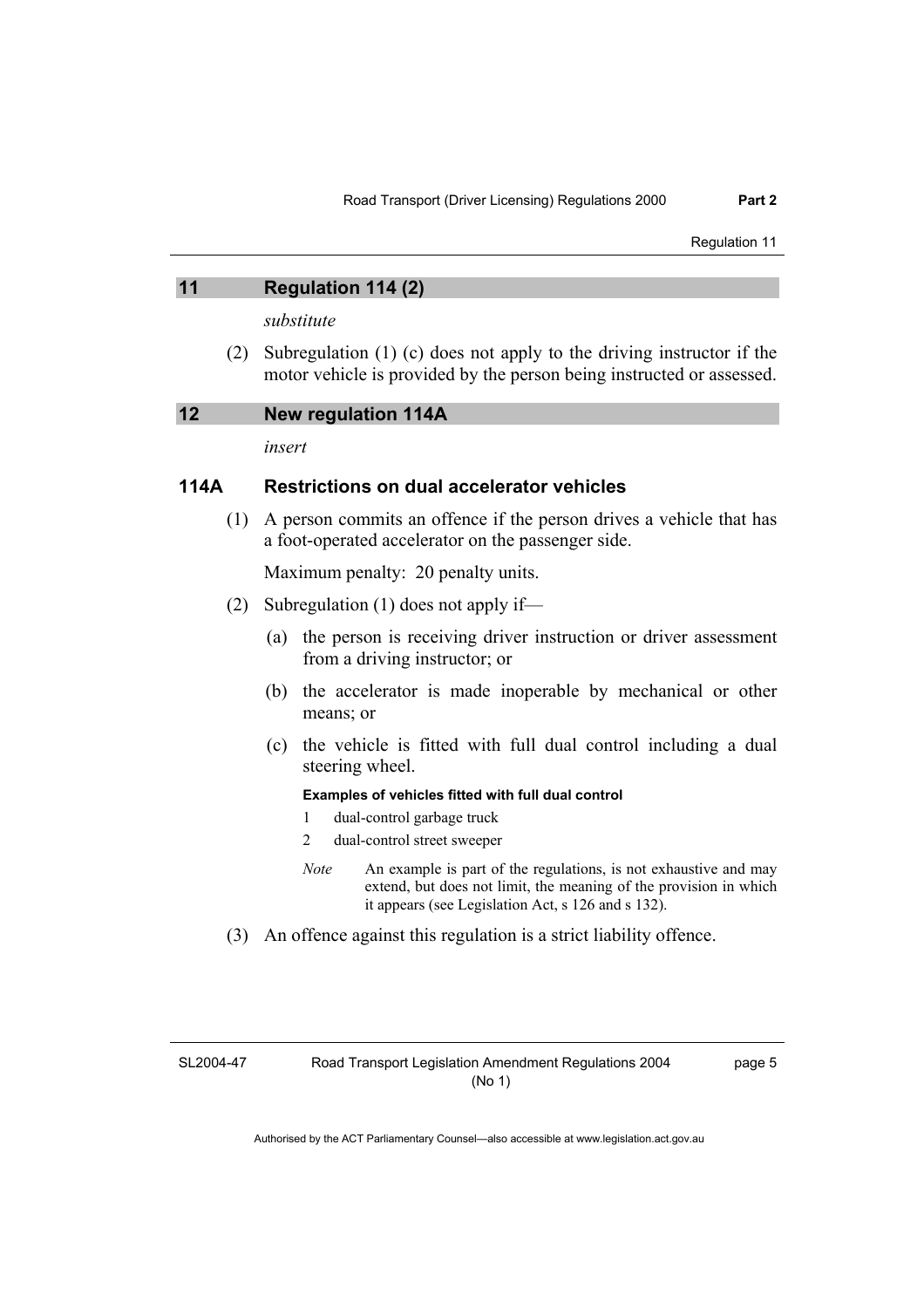### **Part 2** Road Transport (Driver Licensing) Regulations 2000

Regulation 13

| 13 | <b>Dictionary heading</b>                     |
|----|-----------------------------------------------|
|    | omit                                          |
|    | (see reg $3$ )                                |
|    | substitute                                    |
|    | (see reg 2)                                   |
| 14 | Dictionary, definition of address for service |
|    | substitute                                    |

*address for service*, of notices, means the address for the service of notices mentioned in regulation 139 (2).

### **15 Dictionary, definition of** *driver assessment and instruction*

*substitute* 

*driver assessment* means the assessment of a person's suitability to hold a car licence in accordance with the approved learner driving standards.

*driver instruction* means the instruction of a person to drive a motor vehicle (other than a tractor or implement) of a kind that may be driven by the holder of a car licence.

### **16 Dictionary, definition of** *eligibility requirements*

### *substitute*

*eligibility requirements*, for a class of driver licence, means the eligibility requirements under regulation 28.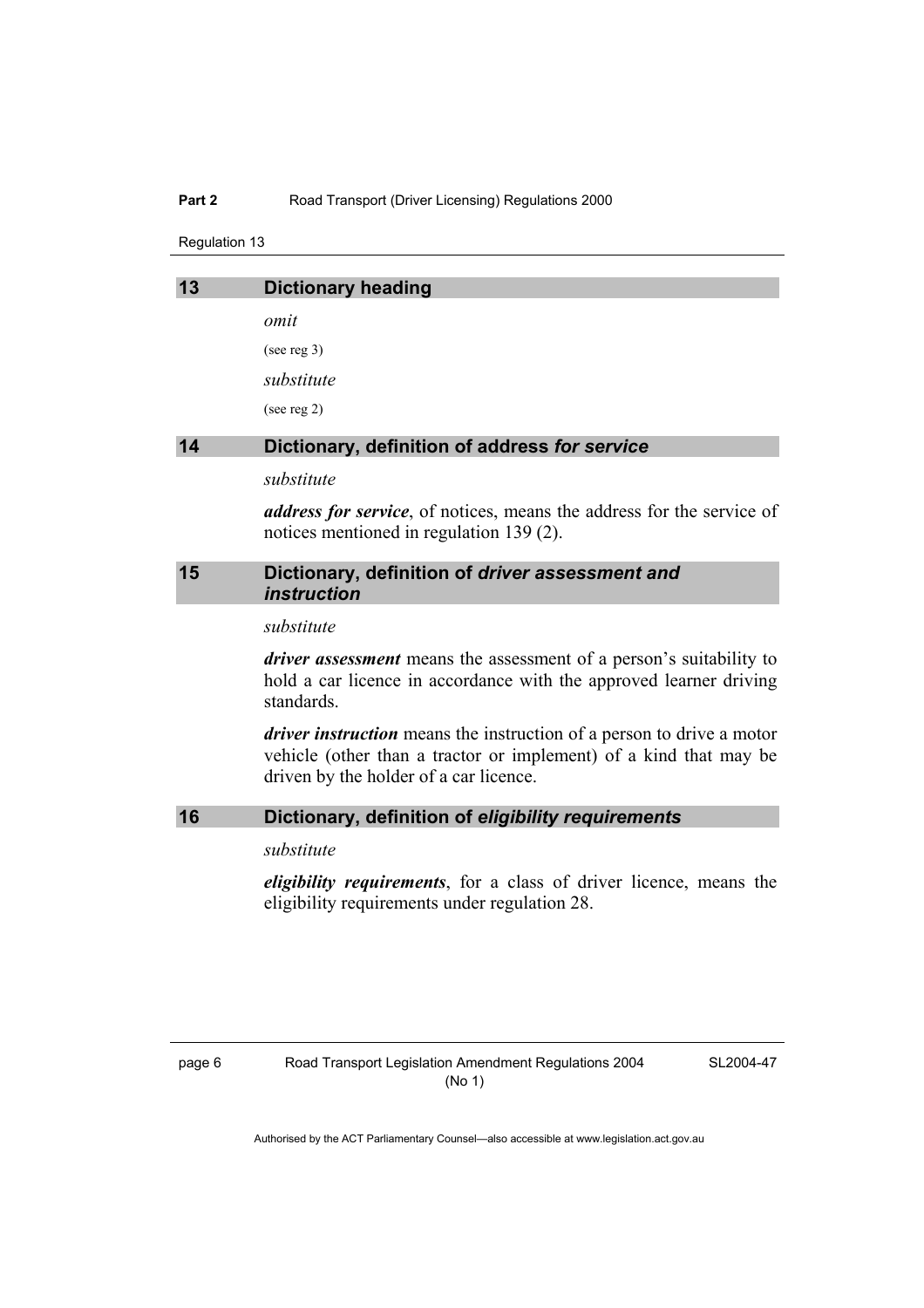### **17 Dictionary, new definition of** *full*

### *insert*

*full*, for a particular class of Australian driver licence, means a full licence of that class.

#### **Example**

A reference to a full car licence is a reference to a full licence of that class.

*Note* An example is part of the regulations, is not exhaustive and may extend, but does not limit, the meaning of the provision in which it appears (see Legislation Act, s 126 and s 132).

### **18 Dictionary, new definition of** *learner*

#### *insert*

*learner*, for a particular class of Australian driver licence, means a learner licence of that class.

#### **Example**

A reference to a learner car licence is a reference to a learner licence of that class.

*Note* An example is part of the regulations, is not exhaustive and may extend, but does not limit, the meaning of the provision in which it appears (see Legislation Act, s 126 and s 132).

### **19 Dictionary, definition of** *provisional*

### *substitute*

*provisional*, for a particular class of Australian driver licence—

- (a) means a provisional licence of that class; and
- (b) includes an Australian driver licence of that class if the licence shows the class as a provisional class.

#### **Example for par (a)**

A reference to a provisional motorcycle licence is a reference to a provisional licence of that class.

SL2004-47

Road Transport Legislation Amendment Regulations 2004 (No 1)

page 7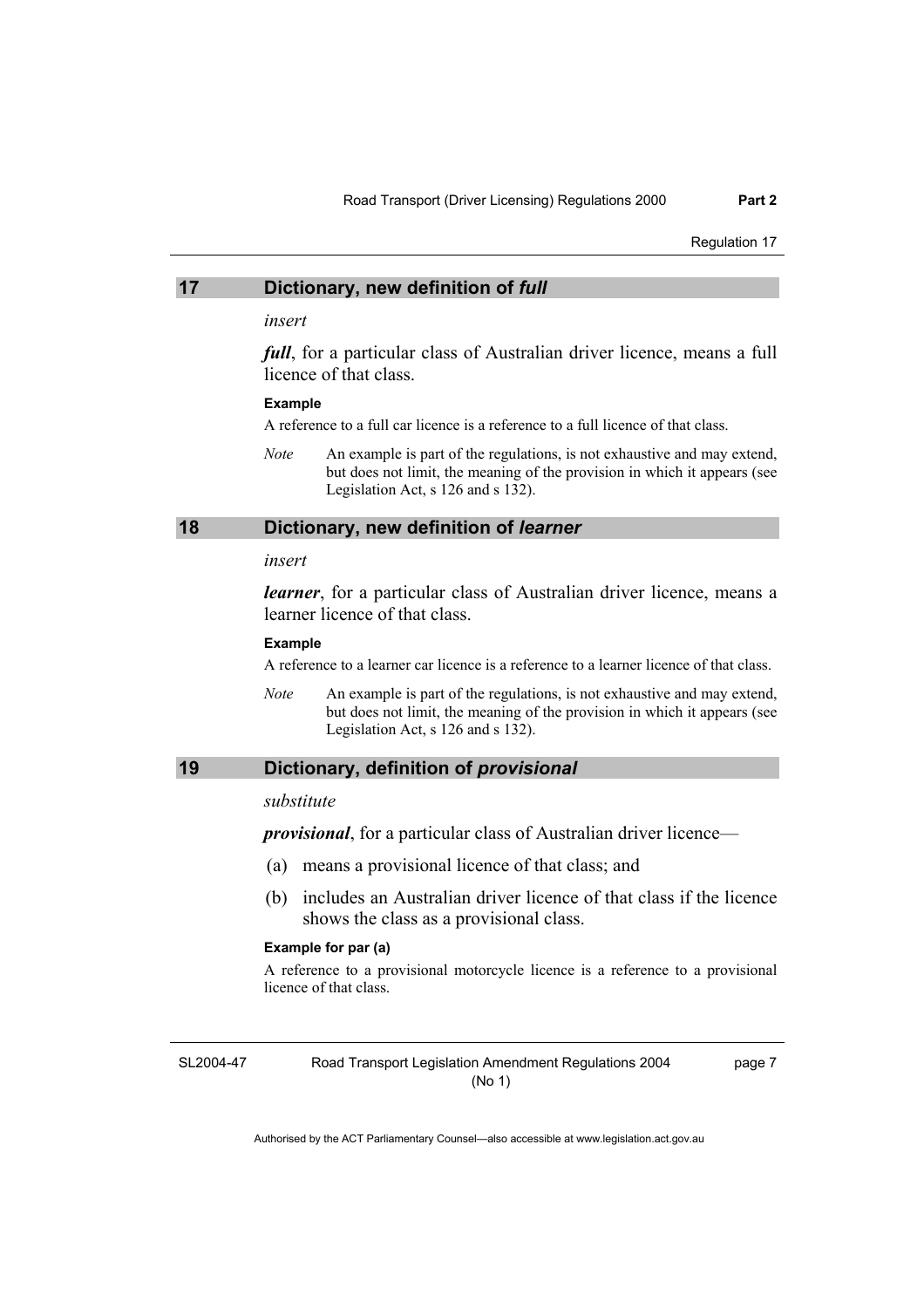### **Part 2** Road Transport (Driver Licensing) Regulations 2000

Regulation 20

### **Example for par (b)**

A reference to a provisional car licence includes a licence that shows a car licence as a provisional class.

*Note* An example is part of the regulations, is not exhaustive and may extend, but does not limit, the meaning of the provision in which it appears (see Legislation Act, s 126 and s 132).

### **20 Dictionary, definition of** *provisional licence requirement*

### *substitute*

### *provisional licence requirement* means*—*

- (a) for the issue of a motorcycle licence—the requirement under regulation 29; and
- (b) for the issue of a car licence or a driver licence of a higher class—the requirement under regulation 30.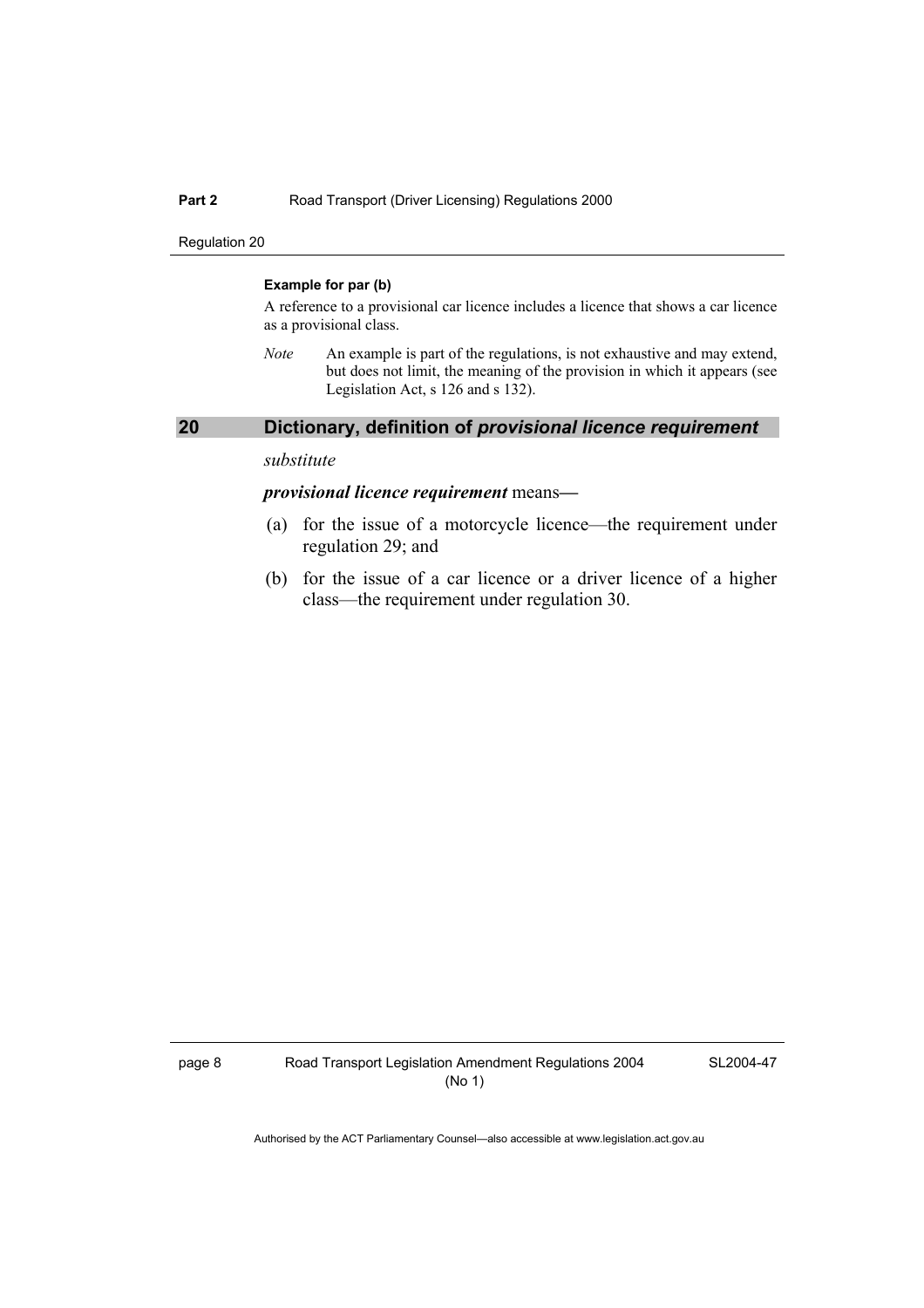## **Part 3 Road Transport (Offences) Regulations 2001**

### **21 Legislation amended—pt 3**

This part amends the *Road Transport (Offences) Regulations 2001*.

### **22 Regulation 8 (1) (a)**

*substitute* 

(a) part 1.2 (Australian Road Rules), items 207 to 261;

SL2004-47

Road Transport Legislation Amendment Regulations 2004 (No 1)

page 9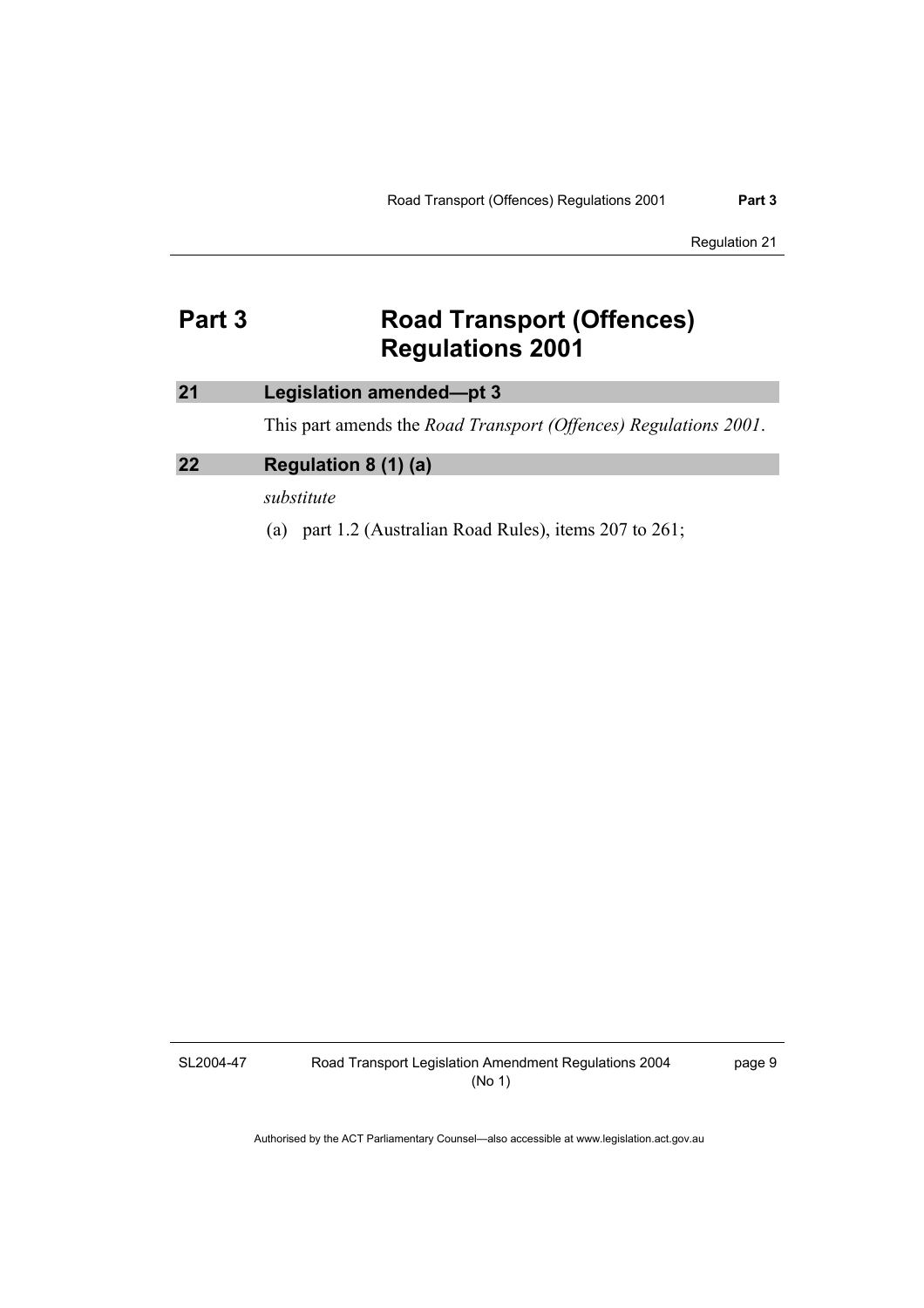Part 3 **Part 3** Road Transport (Offences) Regulations 2001

Regulation 23

### **23 Schedule 1, part 1.6, item 40**

*substitute* 

| $\Delta$<br>A112<br>n<br>еннет.<br>$\overline{a}$<br>41 L<br>.<br>.<br>T 1. | $\mathcal{L}$<br>$\overline{a}$ |  |  |
|-----------------------------------------------------------------------------|---------------------------------|--|--|
|-----------------------------------------------------------------------------|---------------------------------|--|--|

page 10 Road Transport Legislation Amendment Regulations 2004 (No 1) SL2004-47 Authorised by the ACT Parliamentary Counsel—also accessible at www.legislation.act.gov.au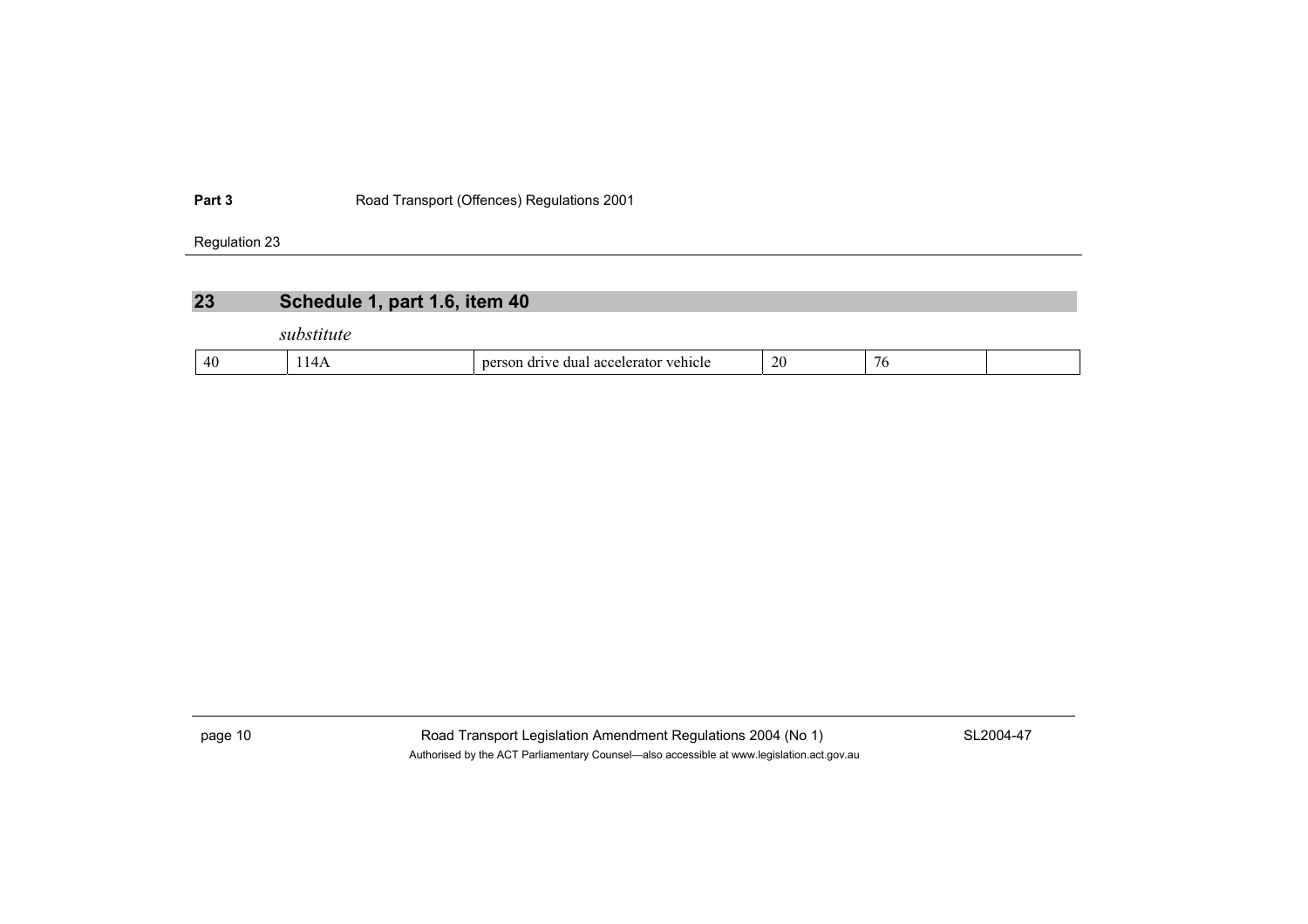### **Part 4 Road Transport (Public Passenger Services) Regulations 2002**

### **24 Legislation amended—pt 4**

This part amends the *Road Transport (Public Passenger Services) Regulations 2002*.

### **25 Regulation 13**

*substitute* 

### **13 Accepted service standards—amendment on accredited person's initiative**

- (1) An accredited person may apply to the road transport authority for the amendment of an accepted service standard.
- (2) The road transport authority may, in writing, approve the amendment if satisfied, on reasonable grounds, that compliance with the service standard, as amended, will ensure that the accredited person provides a safe, reliable and efficient regulated service.
- (3) The road transport authority must—
	- (a) tell the accredited person whether the authority has approved the amendment; and
	- (b) if the authority has approved the amendment—tell the accredited person when the amendment takes effect.

### **13A Accepted service standards—amendment on authority's initiative**

 (1) This regulation applies if the road transport authority considers, on reasonable grounds, that the amendment of an accepted service

SL2004-47 Road Transport Legislation Amendment Regulations 2004 (No 1) page 11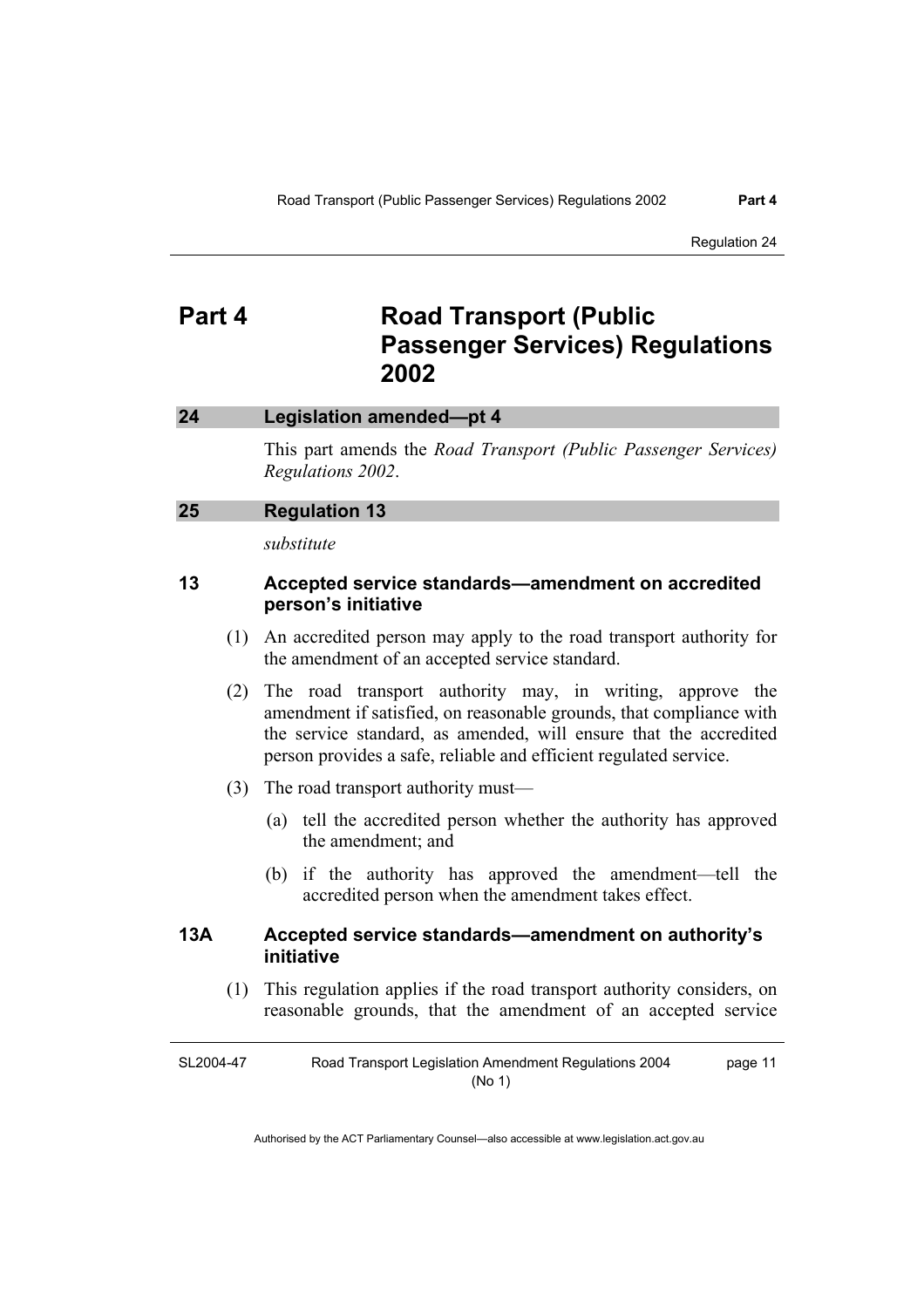standard is necessary to ensure that the accredited person for the service standard provides a safe, reliable and efficient regulated service.

- (2) The road transport authority may, by written notice given to the accredited person, ask the person to agree to the amendment of the accepted service standard.
- (3) The notice must—
	- (a) state the proposed amendment; and
	- (b) state the reason for the proposed amendment; and
	- (c) state when the road transport authority proposes that the amendment take effect; and
	- (d) ask the accredited person to tell the road transport authority within a stated reasonable time (of at least 7 days) whether the person agrees to the amendment.
- (4) The notice may include any other information that the road transport authority considers appropriate.
- (5) If the accredited person agrees to the proposed amendment of the accepted service standard, the road transport authority must, in writing, amend the service standard.
- (6) If the road transport authority and the accredited person agree on an amendment (an *alternative amendment*) of the accepted service standard that is different to the proposed amendment, the authority must, in writing, amend the service standard.
- (7) However, the road transport authority may agree to an alternative amendment of the accepted service standard only if satisfied, on reasonable grounds, that compliance with the service standard, as amended, will ensure that the accredited person provides a safe, reliable and efficient regulated service.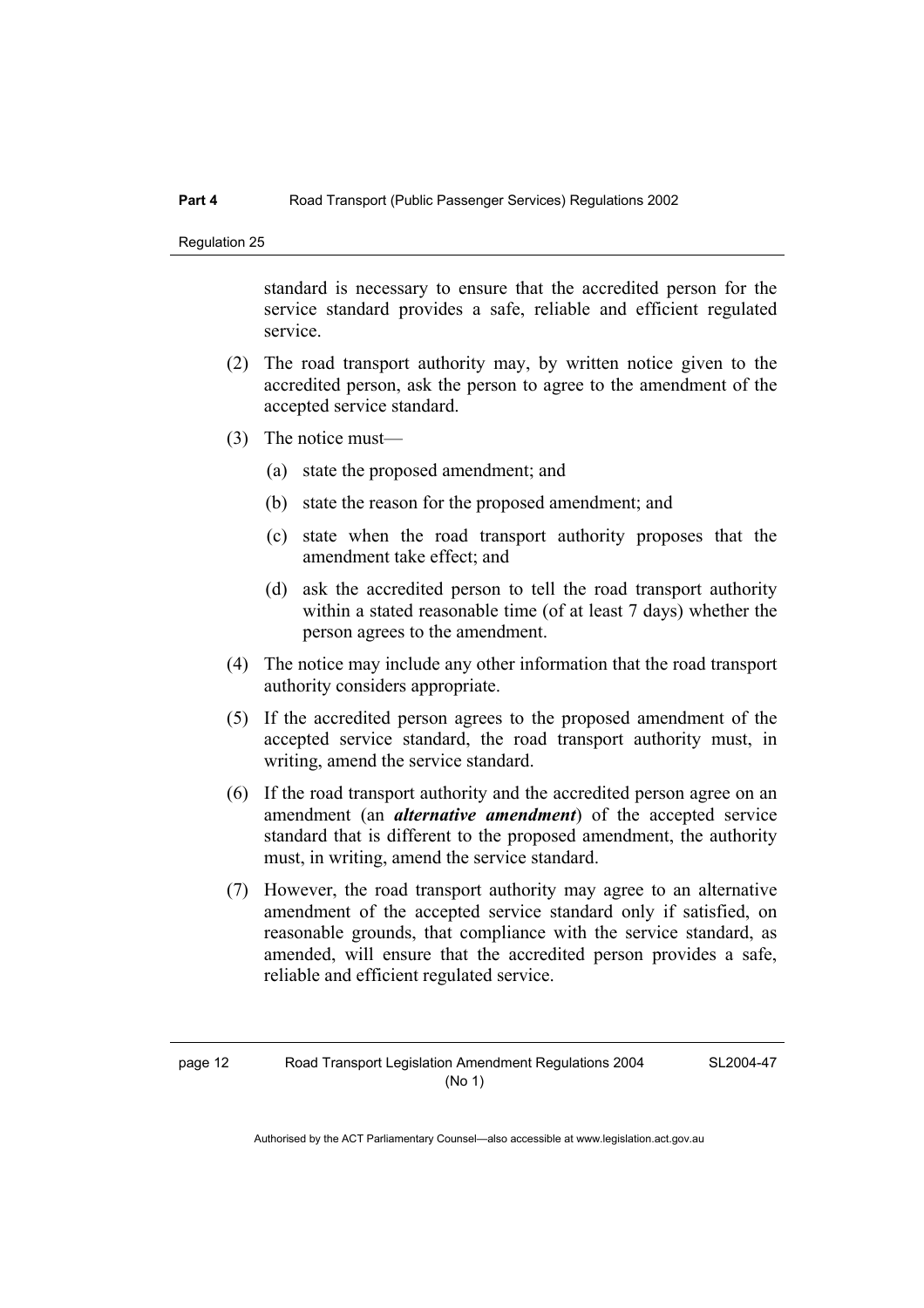- (8) If the road transport authority amends an accepted service standard under subregulation  $(5)$  or  $(6)$ , the authority must—
	- (a) give the accredited person a copy of the amended service standard; and
	- (b) tell the accredited person when the amended service standard takes effect.

### **26 Regulation 14 (1), example 2**

### *substitute*

2 A relevant person is convicted or found guilty of a mandatory disqualifying offence or disqualified from managing a corporation under the Corporations Act, pt 2D.6.

### **27 Schedule 1 heading**

*omit* 

(see reg 12 (1) and reg 13)

*substitute* 

(see reg 12 (1), reg 13 and reg 13A)

### **28 Schedule 1, part 1.1, paragraphs (d) and (e)**

### *substitute*

- (d) for servicing, maintenance or repairs to buses carried out by the accredited operator—the operation of the facilities for those activities carried out by the accredited operator and the training of people to carry out those activities;
- (e) for servicing, maintenance or repairs to buses carried out on behalf of the accredited operator—how the accredited operator will ensure that the buses will comply with the Act (including the person by whom, and the place where, those activities will be carried out);

SL2004-47

Road Transport Legislation Amendment Regulations 2004 (No 1)

page 13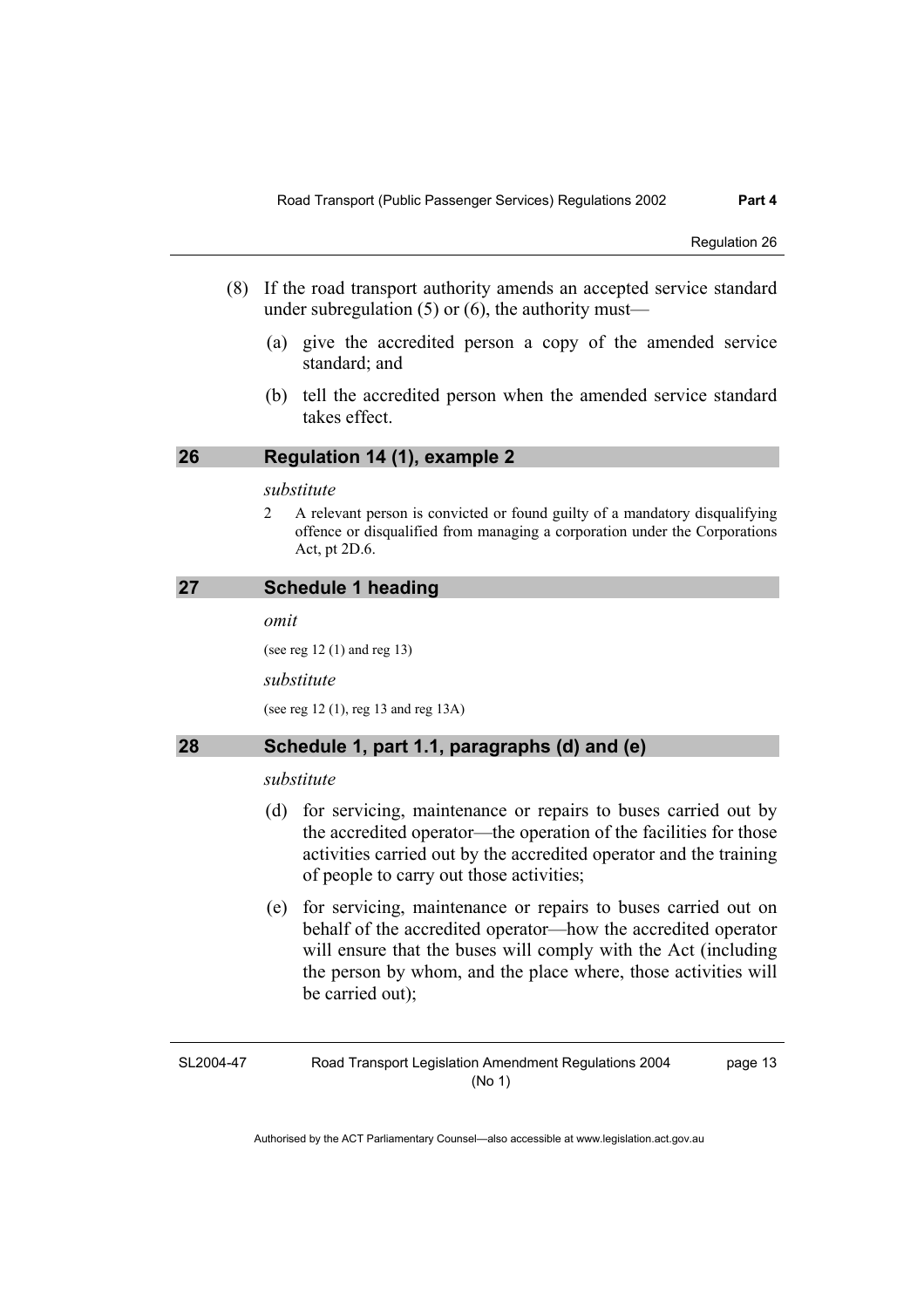| 29 | Schedule 1, part 1.1, paragraph (f) (ix) to (xi)                                                                                                                                                                                                            |  |  |
|----|-------------------------------------------------------------------------------------------------------------------------------------------------------------------------------------------------------------------------------------------------------------|--|--|
|    | substitute                                                                                                                                                                                                                                                  |  |  |
|    | the training of people to manage, and the management of,<br>(ix)<br>any incident causing the death of, or bodily injury to,<br>anyone caused by, or resulting from the use of, a bus used<br>to operate the bus service; and                                |  |  |
|    | the making and management of records and information<br>(x)<br>required to be kept under the regulations or a service<br>contract under the Act, section 17 (Service contracts).                                                                            |  |  |
| 30 | Schedule 1, part 1.2, paragraph (b) (iv)                                                                                                                                                                                                                    |  |  |
|    | omit                                                                                                                                                                                                                                                        |  |  |
|    | , including the driving hours of, and rest periods for, taxi drivers                                                                                                                                                                                        |  |  |
| 31 | Schedule 1, part 1.2, paragraph (b) (viii)                                                                                                                                                                                                                  |  |  |
|    | substitute                                                                                                                                                                                                                                                  |  |  |
|    | the procedures for processing ACT Taxi Subsidy Scheme<br>(viii)<br>vouchers and payments; and                                                                                                                                                               |  |  |
| 32 | Schedule 1, part 1.3, paragraph (b)                                                                                                                                                                                                                         |  |  |
|    | omit                                                                                                                                                                                                                                                        |  |  |
| 33 | Schedule 1, part 1.3, paragraphs (d) and (e)                                                                                                                                                                                                                |  |  |
|    | substitute                                                                                                                                                                                                                                                  |  |  |
|    | for servicing, maintenance or repairs to taxis carried out by the<br>(d)<br>accredited operator—the operation of the facilities for those<br>activities carried out by the accredited operator and the training<br>of people to carry out those activities; |  |  |

SL2004-47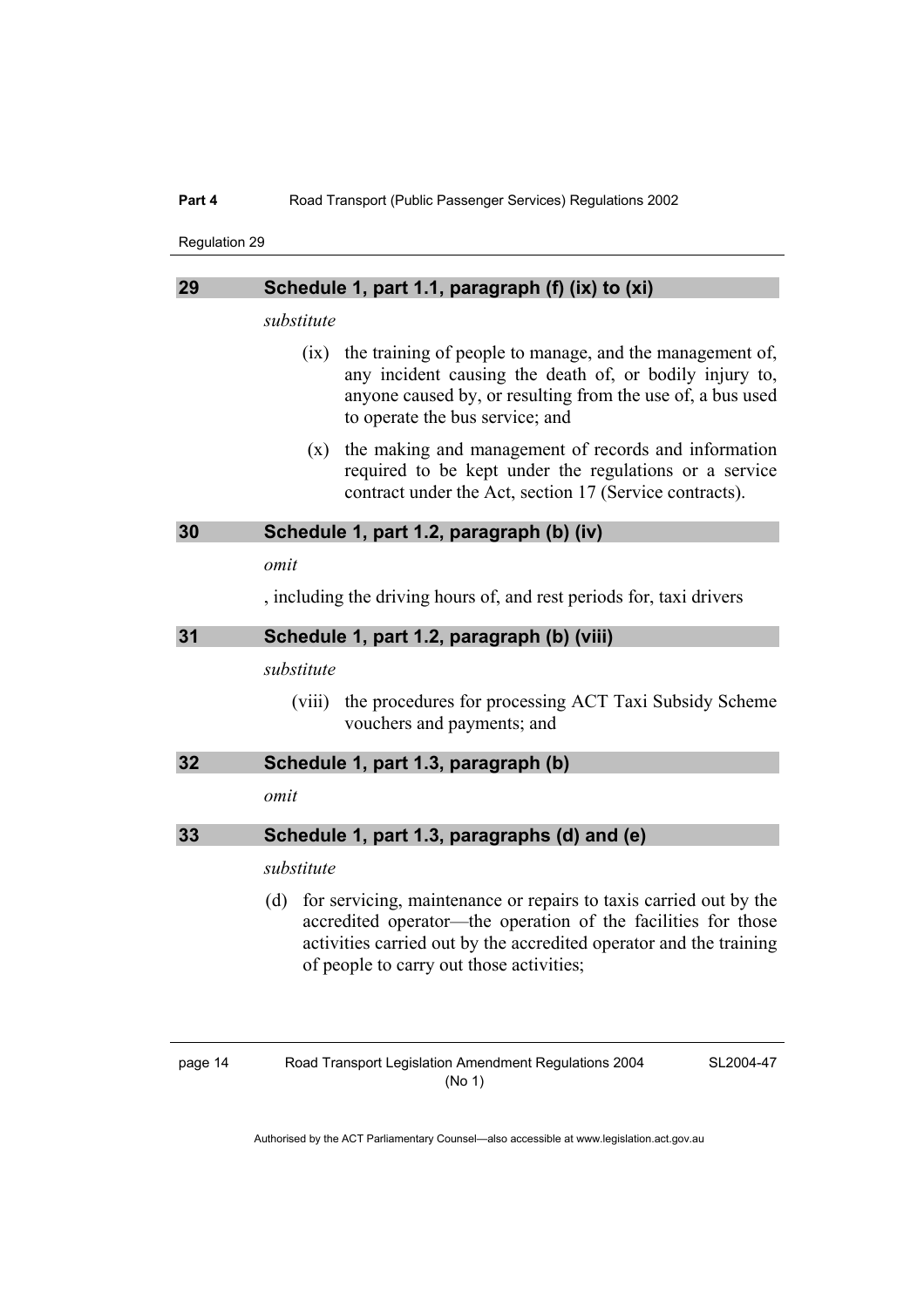(e) for servicing, maintenance or repairs to taxis carried out on behalf of the accredited operator—how the accredited operator will ensure that the taxis will comply with the Act (including the person by whom, and the place where, those activities will be carried out);

| 34 |  | Schedule 1, part 1.3, paragraph (f) (iii) |  |  |  |
|----|--|-------------------------------------------|--|--|--|
|----|--|-------------------------------------------|--|--|--|

*omit* 

, including the driving hours of, and rest periods for, taxi drivers

### **35 Schedule 1, part 1.3, paragraph (f) (vi)**

*omit* 

### **36 Schedule 1, part 1.3, paragraph (f) (viii)**

*substitute* 

(viii) how customer complaints will be handled; and

| 37 | Schedule 1, part 1.3 |
|----|----------------------|
|    |                      |

*renumber paragraphs and subparagraphs when regulations next republished under Legislation Act* 

### **38 Dictionary, definition of** *accepted service standard*

### *substitute*

*accepted service standard* means—

- (a) a service standard mentioned in regulation 12 (1) (b) (Accreditation and certificates of accreditation); or
- (b) if an amendment under regulation 13 or regulation 13A is in force in relation to the service standard—the amended service standard.

SL2004-47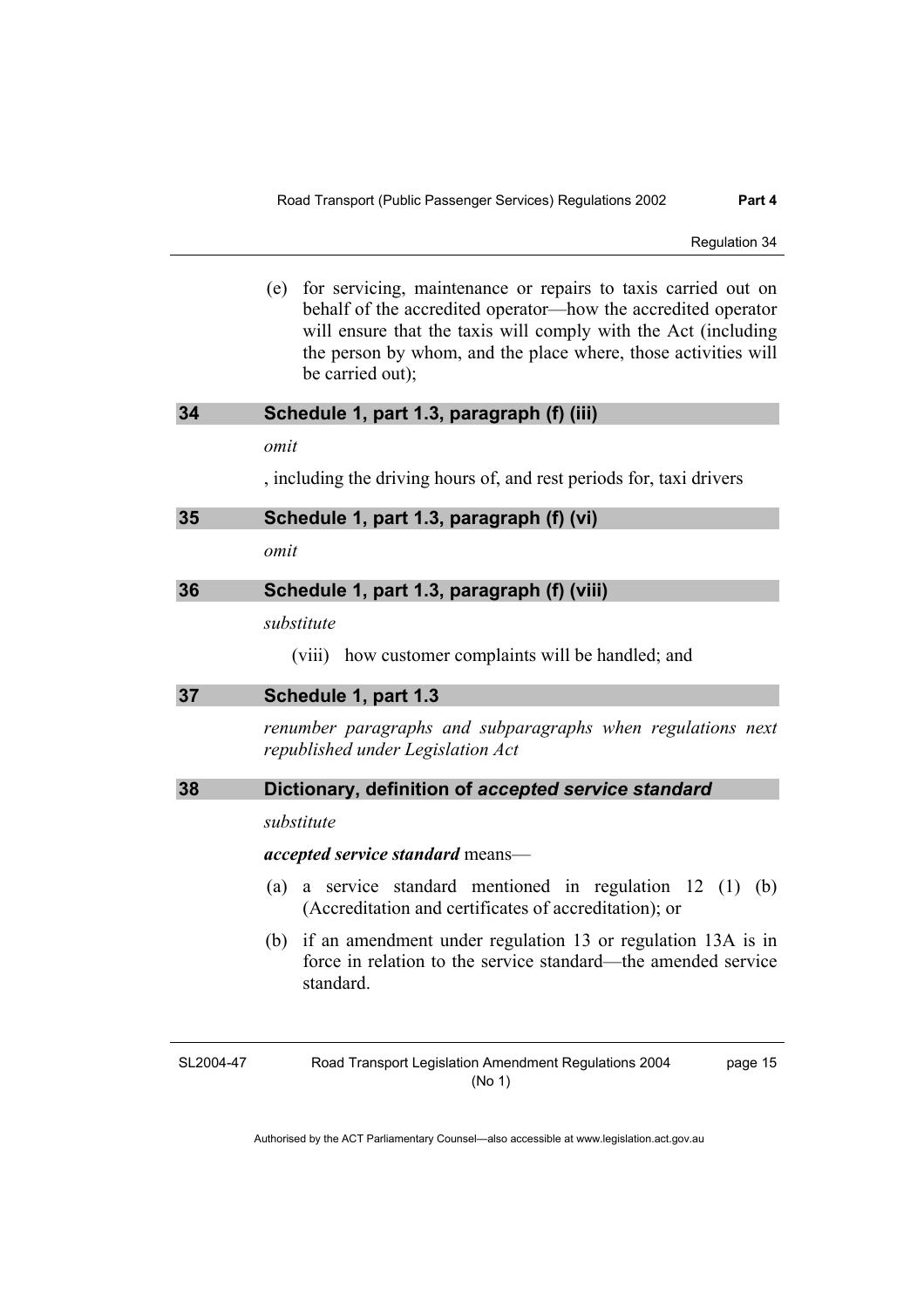#### **Part 5** Road Transport (Safety and Traffic Management) Regulations 2000

Regulation 39

### **Part 5** Road Transport (Safety and **Traffic Management) Regulations 2000**

### **39 Legislation amended—pt 5**

This part amends the *Road Transport (Safety and Traffic Management) Regulations 2000*.

### **40 Regulation 102, definition of** *laser speed measuring device*

### *substitute*

*laser speed measuring device* means a speed measuring device known as—

- (a) Laser Technology Inc. LTI 20-20 Marksman; or
- (b) Laser Technology Inc. LTI 20-20 UltraLyte; or
- (c) Laser Technology Inc. LTI 20-20 UltraLyte LR; or
- (d) Laser Technology Inc. LTI 20-20 UltraLyte Compact.

### **41 Regulation 102, definition of** *radar speed measuring device*

*substitute* 

*radar speed measuring device* means a speed measuring device known as—

- (a) Applied Concepts Inc. Stalker Dual; or
- (b) Kustom Signals, Inc. Silver Eagle.

SL2004-47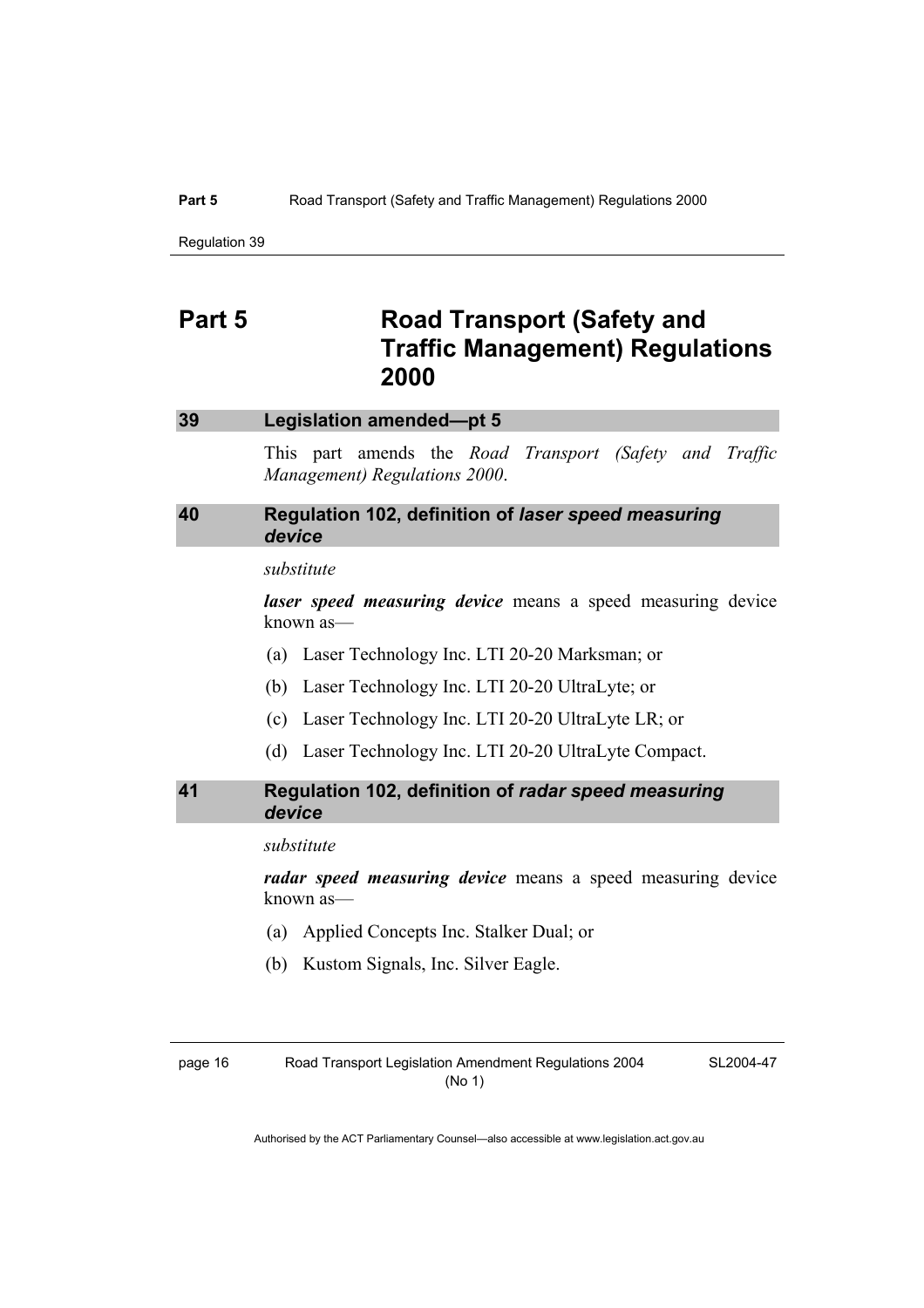### **42 Regulation 102, definition of** *testing authority***, paragraphs (b) and (c)**

*substitute* 

- (b) the National Measurement Institute under the *National Measurement Act 1960* (Cwlth); or
- (c) an entity that is accredited by the National Association of Testing Authorities to test laser speed measuring devices; or

### **43 Regulation 102, new definition of** *WORM disk*

#### *insert*

*WORM disk* means a storage device for electronic data in which the data, once written, cannot be erased or overwritten.

### **44 Regulation 104**

*substitute* 

### **104 Major testing of laser speed measuring devices**

- (1) The following devices must be tested in accordance with this regulation at least once every 12 months:
	- (a) a laser speed measuring device;
	- (b) the laser speed measuring device component of a digital camera detection device.
- (2) The test must be carried out—
	- (a) by a person approved under regulation 106 (Approved people—testing and sealing); and
	- (b) in accordance with Australian Standard AS 4691.1-2, as in force on the commencement of this paragraph.
		- *Note 1* The text of an applied, adopted or incorporated law or instrument, whether applied as in force from time to time or at a particular

SL2004-47 Road Transport Legislation Amendment Regulations 2004 (No 1) page 17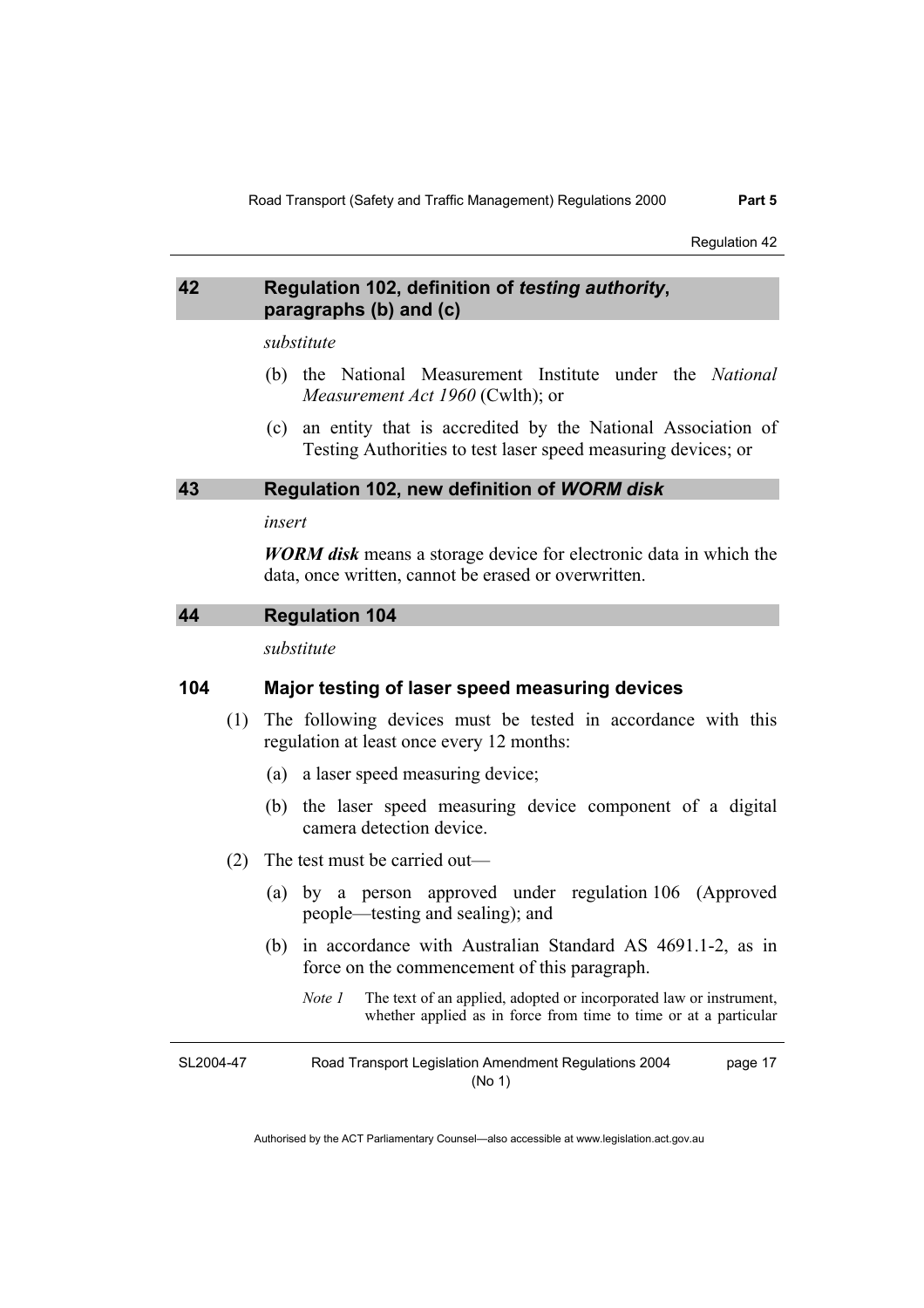time, is taken to be a notifiable instrument if the operation of the Legislation Act, s 47 (5) or (6) is not disapplied (see s 47 (7)).

- *Note 2* A notifiable instrument must be notified under the Legislation Act.
- (3) The Legislation Act, section 47 (5) does not apply in relation to subsection (2) (b).
- (4) The test must show whether the device—
	- (a) is operating in accordance with the manufacturer's specifications; and
	- (b) is accurate within a tolerance of 2km/h.
- (5) For this regulation, it is sufficient for the laser speed measuring device component of a digital camera detection device to be tested separately from the other components of the device, and it is not necessary for the other components to be tested.

### **104A Major testing of other traffic offence detection devices**

- (1) The following devices must be tested in accordance with this regulation at least once every 12 months:
	- (a) the piezo strip speed measuring device component of a traffic lights camera detection device;
	- (b) a radar speed measuring device;
	- (c) an approved police speedometer.
- (2) The test must be carried out by a person approved under regulation 106 (Approved people—testing and sealing).
- (3) The test of the piezo strip speed measuring device component of a traffic lights camera detection device must show whether the device—
	- (a) is operating in accordance with the manufacturer's specifications; and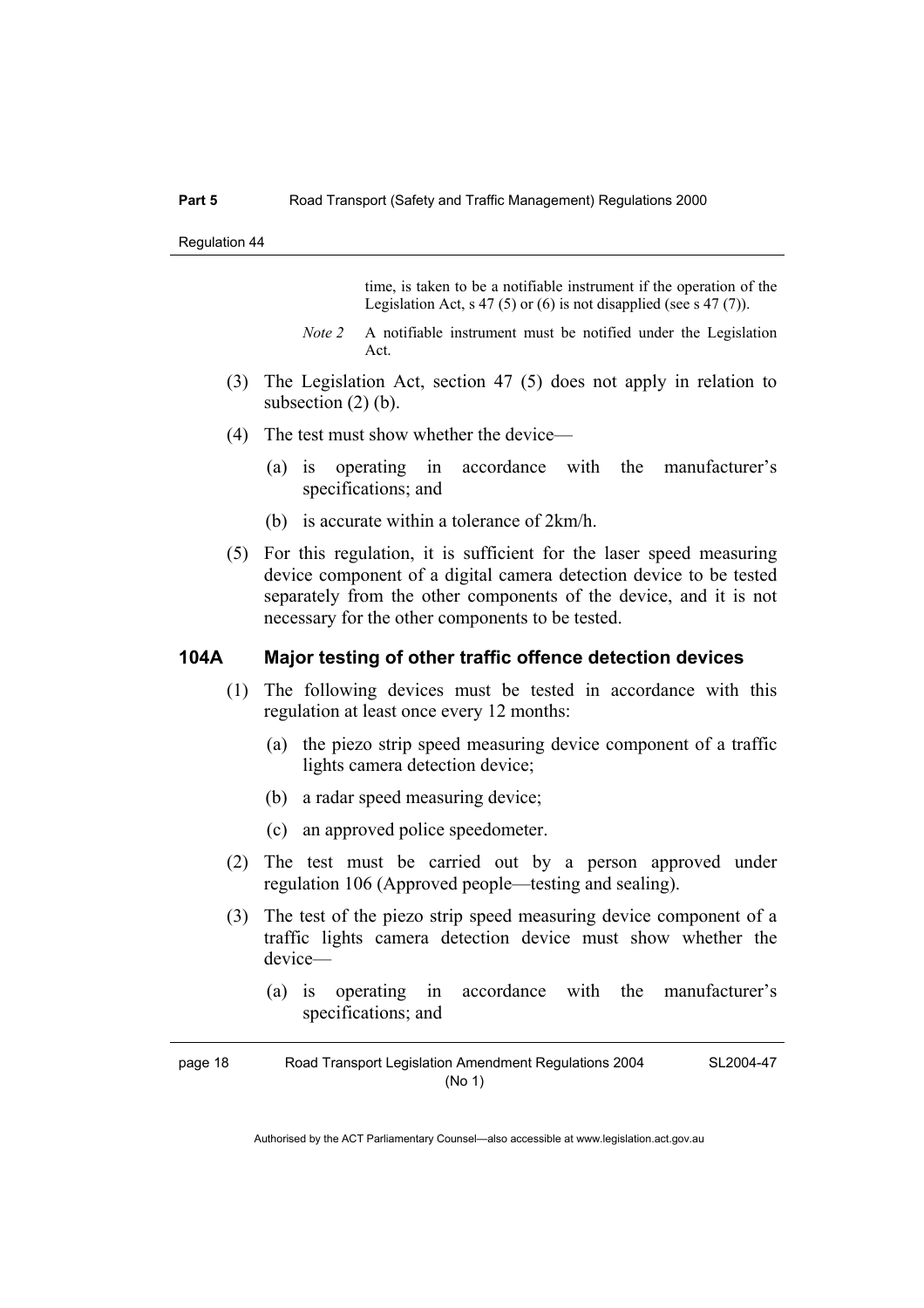- (b) is accurate within a tolerance of 2km/h.
- (4) The test of a radar speed measuring device must show whether the device is operating in accordance with Australian Standard AS 2898.1-2, as in force on the commencement of this subregulation.
	- *Note 1* The text of an applied, adopted or incorporated law or instrument, whether applied as in force from time to time or at a particular time, is taken to be a notifiable instrument if the operation of the Legislation Act, s 47 (5) or (6) is not disapplied (see s 47 (7)).

*Note 2* A notifiable instrument must be notified under the Legislation Act.

- (5) The Legislation Act, section 47 (5) does not apply in relation to subsection (4).
- (6) The test of an approved police speedometer must show whether the device is accurate within a tolerance of 2%.
- (7) For this regulation, it is sufficient for the piezo strip speed measuring device component of a traffic lights camera detection device to be tested separately from the other components of the device, and it is not necessary for the other components to be tested.

### **104B Certification and sealing of traffic offence detection devices**

- (1) This regulation applies if a test of a traffic offence detection device under regulation 104 or regulation 104A establishes—
	- (a) a matter mentioned in regulation 104A (4) or (6) in relation to the device; or
	- (b) the matters mentioned in regulation 104 (4) or regulation 104A (3) in relation to the device.
- (2) The person who carried out the test must—
	- (a) sign a certificate to that effect; and

| SL2004-47 | Road Transport Legislation Amendment Regulations 2004 | page 19 |
|-----------|-------------------------------------------------------|---------|
|           | (No 1)                                                |         |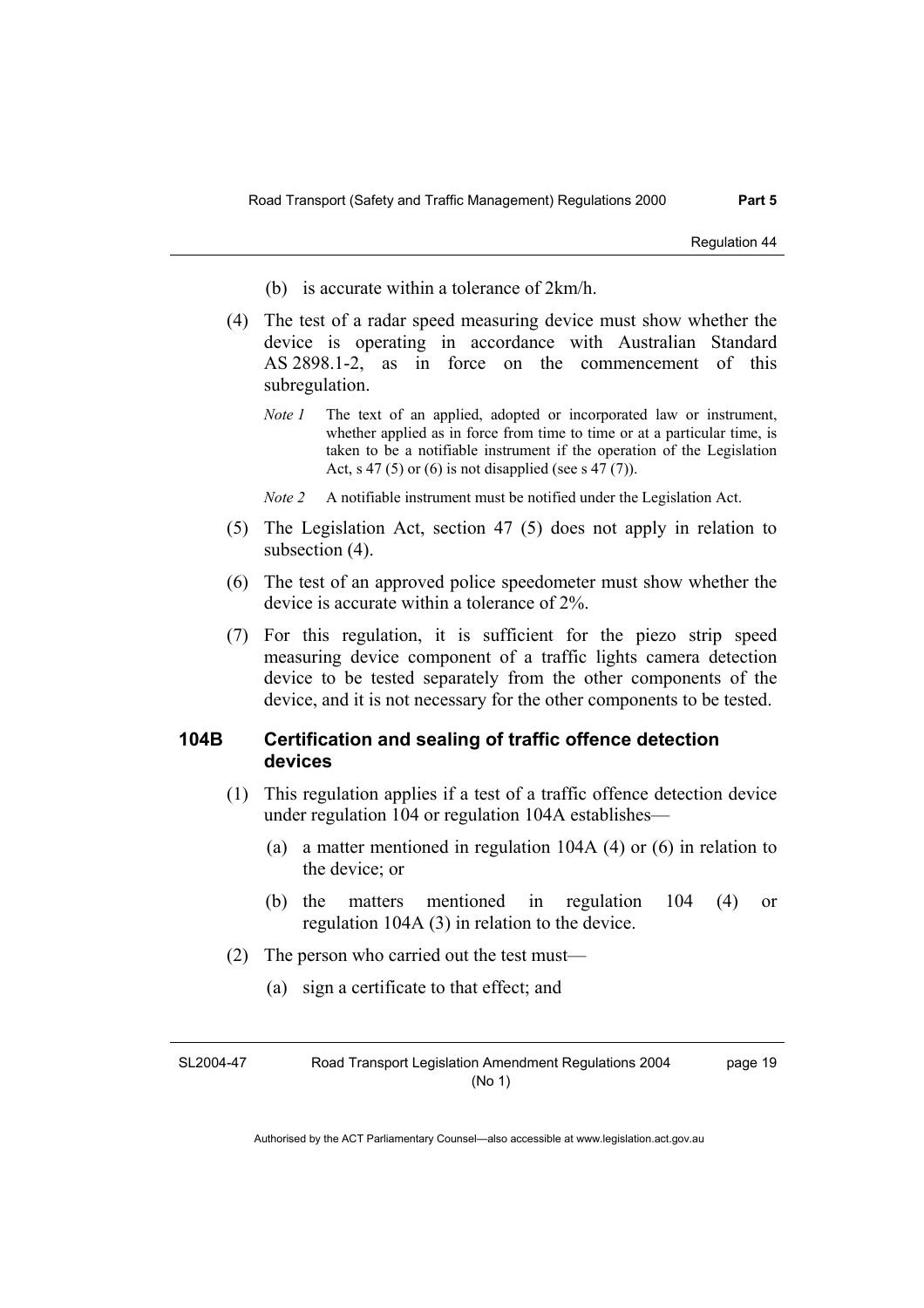### Part 5 **Road Transport (Safety and Traffic Management) Regulations 2000**

### Regulation 45

 (b) if a seal on the device has been damaged or removed—seal the device.

| 45 | <b>Regulation 107A</b>                                            |
|----|-------------------------------------------------------------------|
|    | omit                                                              |
|    | a magneto-optical write once read many disk (a <i>WORM disk</i> ) |
|    | substitute                                                        |
|    | a WORM disk                                                       |
| 46 | Dictionary, definition of WORM disk                               |
|    | substitute                                                        |

*WORM disk*, for chapter 4 (Traffic offence detection devices)—see regulation 102.